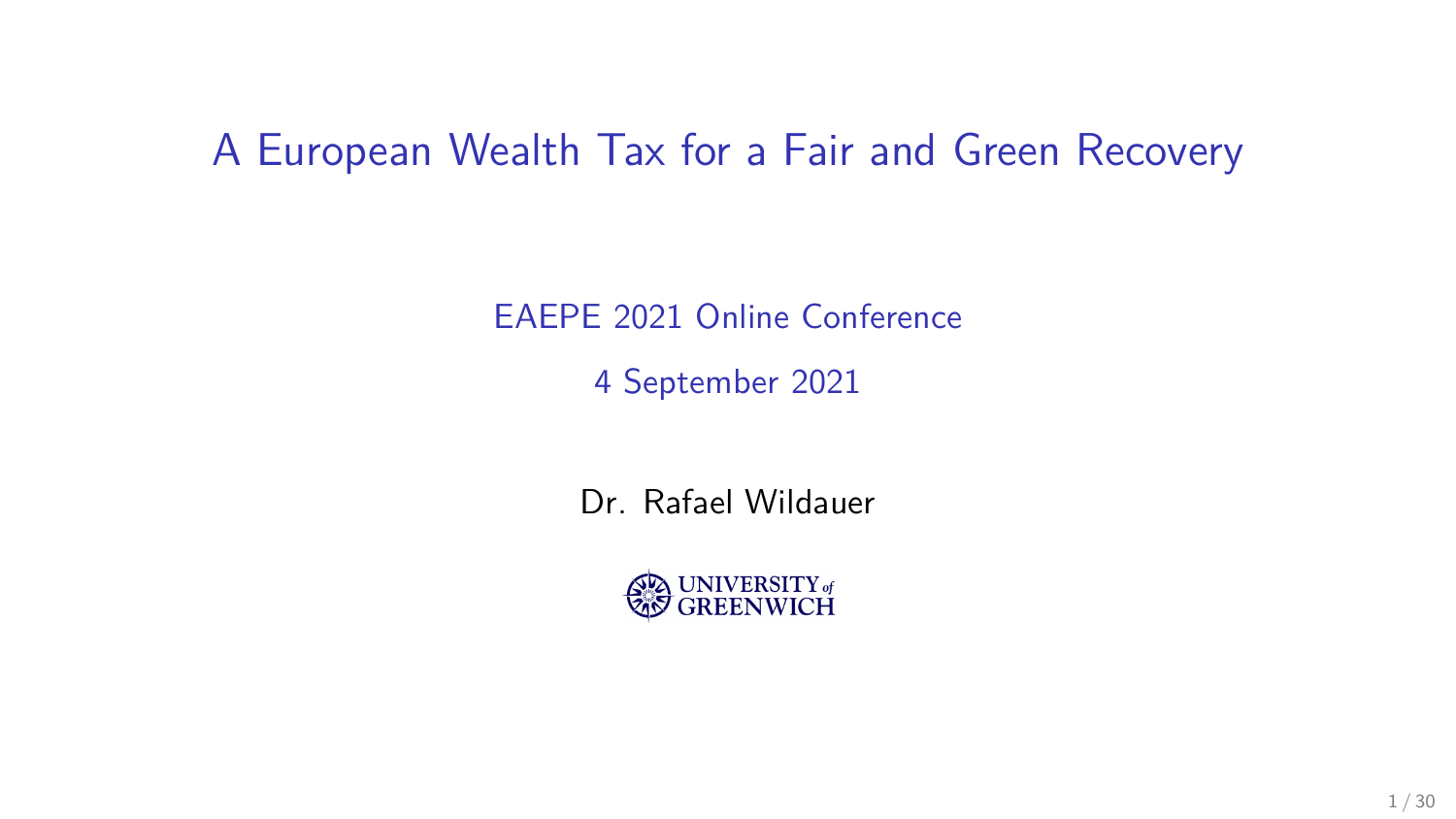## <span id="page-1-0"></span>[Motivation](#page-1-0)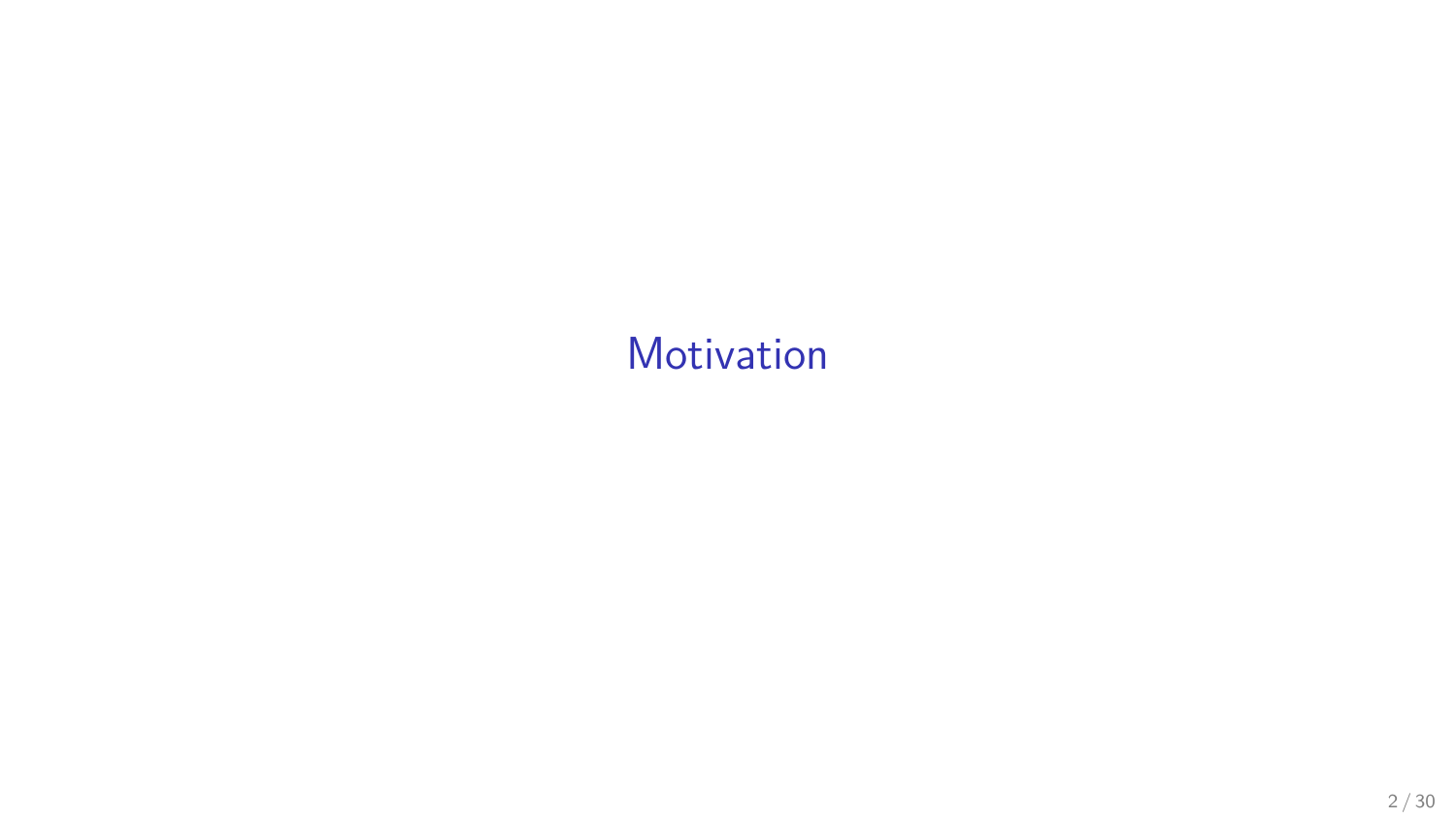## Distribution of Wealth in the EU

- We know a lot about US, UK, France ...
- much less about EU as a whole.
- $\bullet$  This  $\bullet$  [paper](https://www.feps-europe.eu/resources/publications/788-a-european-wealth-tax-for-a-fair-and-green-recovery.html) makes two contributions:
	- $\bullet$  Estimate wealth distribution for the EU22 $^1$  (90.7% of EU27 GDP)
	- <sup>2</sup> Based on that calculate revenues for four wealth tax designs
- Joint work with Prof. Jakob Kapeller and Stuart Leitch

<sup>&</sup>lt;sup>1</sup>EU27 minus Bulgaria, Czechia, Denmark, Romania and Sweden.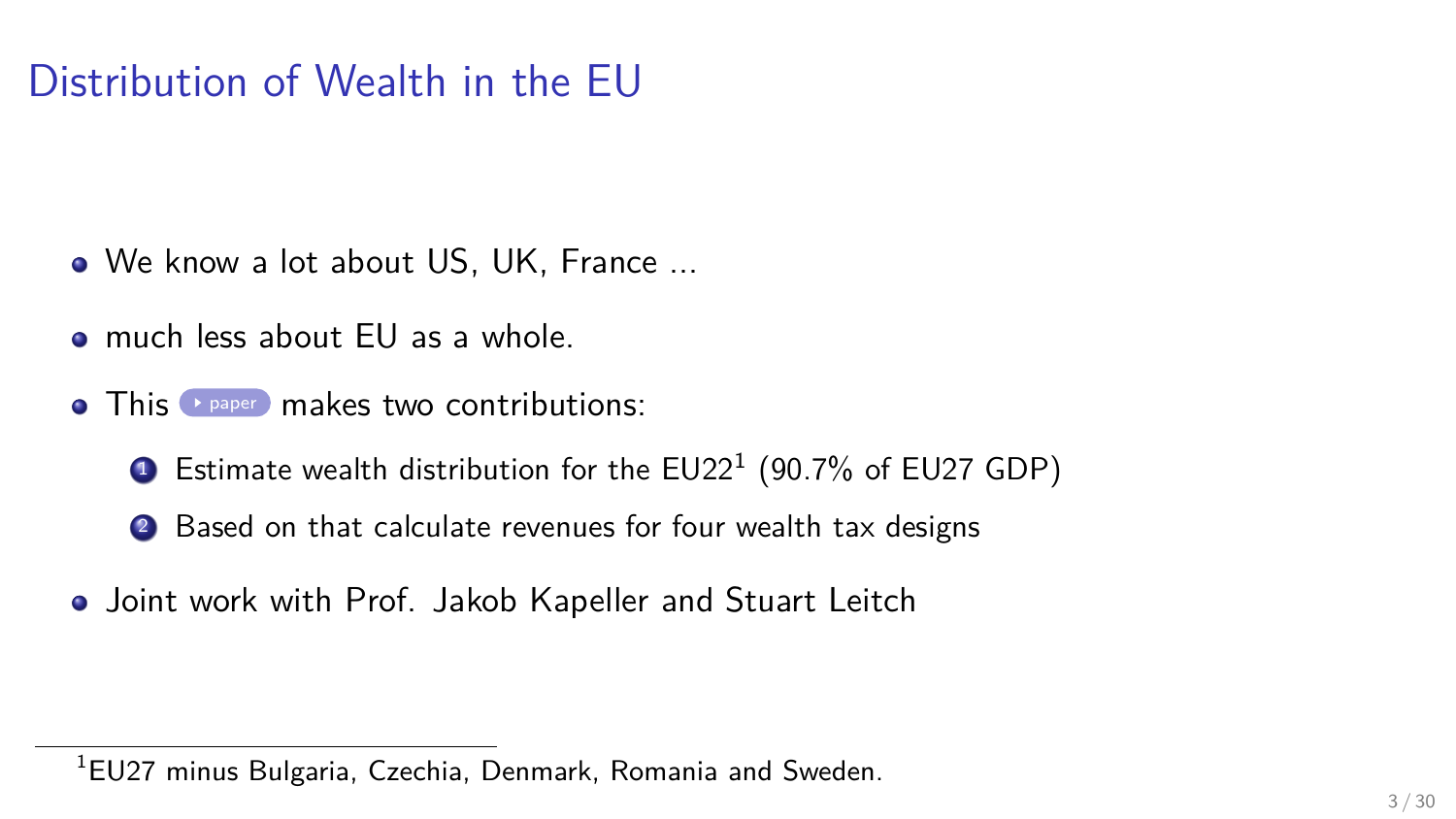

- <sup>1</sup> Wealth in the EU is heavily concentrated at the top
- <sup>2</sup> Extreme inequality means high revenue potential for wealth taxes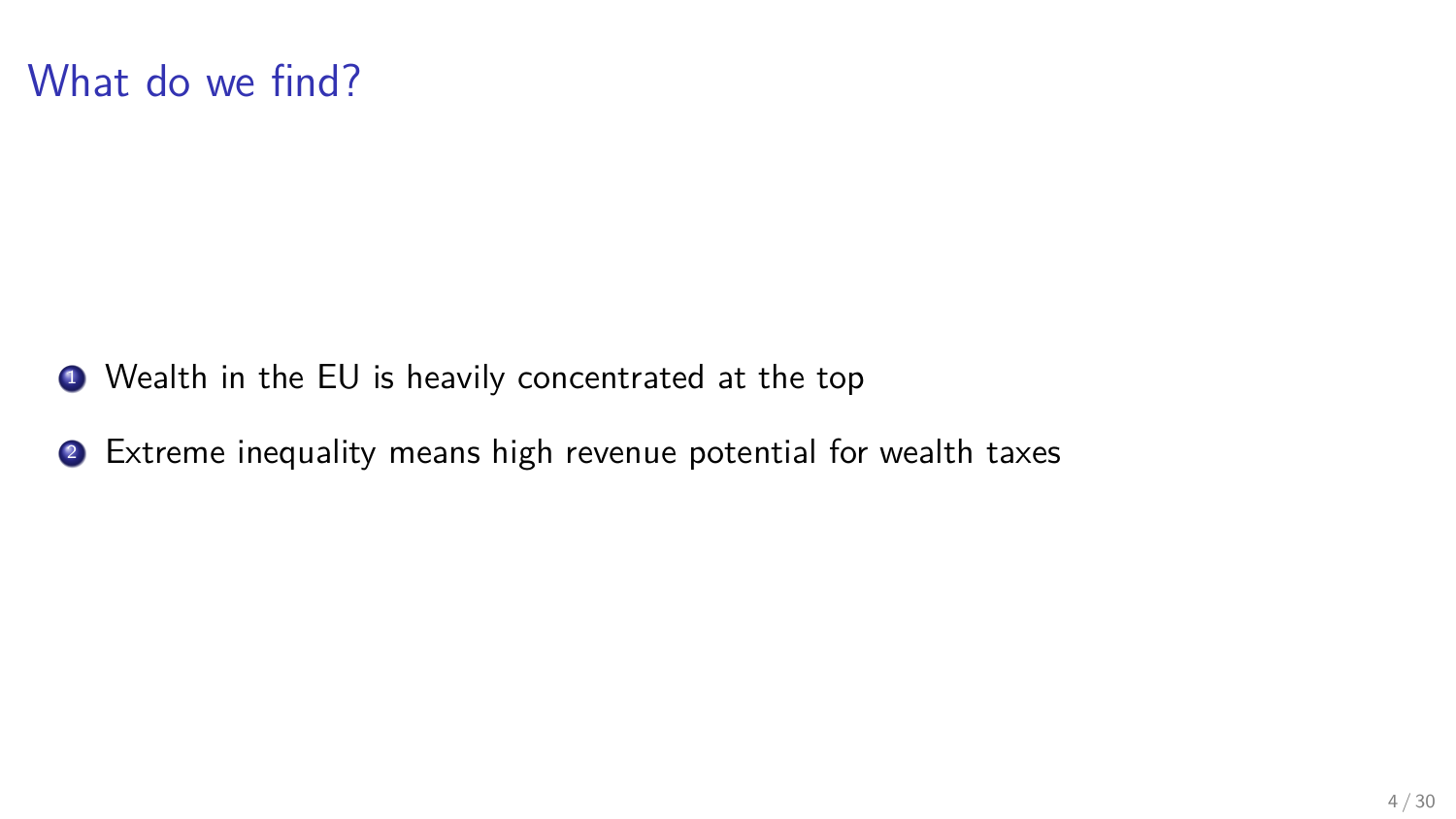# <span id="page-4-0"></span>[Methodology](#page-4-0)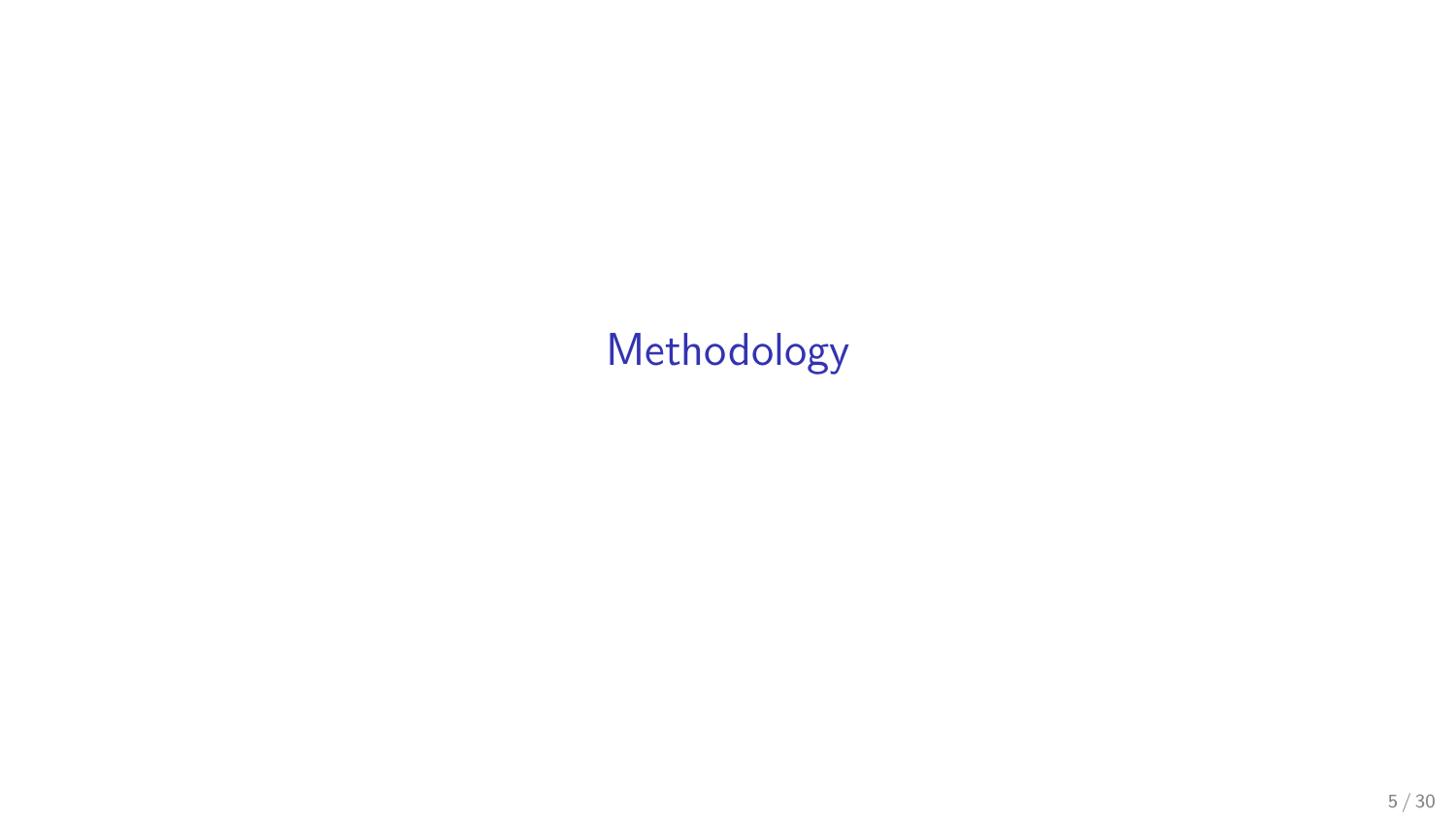## Estimating Europe's Wealth Distribution

- wealth  $=$  household net wealth (i.e. assets minus liabilities)
- data from ECB's Household Finance and Consumption Survey (HFCS)
- surveys: poor tail coverage (HFCS, WAS) because
	- **nonobservation bias** [\(Eckerstorfer et al. 2016\)](#page-25-0)
	- **differential nonresponse bias** [\(Bricker et al. 2016,](#page-24-0) [D'Alessio & Faiella 2002,](#page-24-1) [Osier 2016\)](#page-26-0)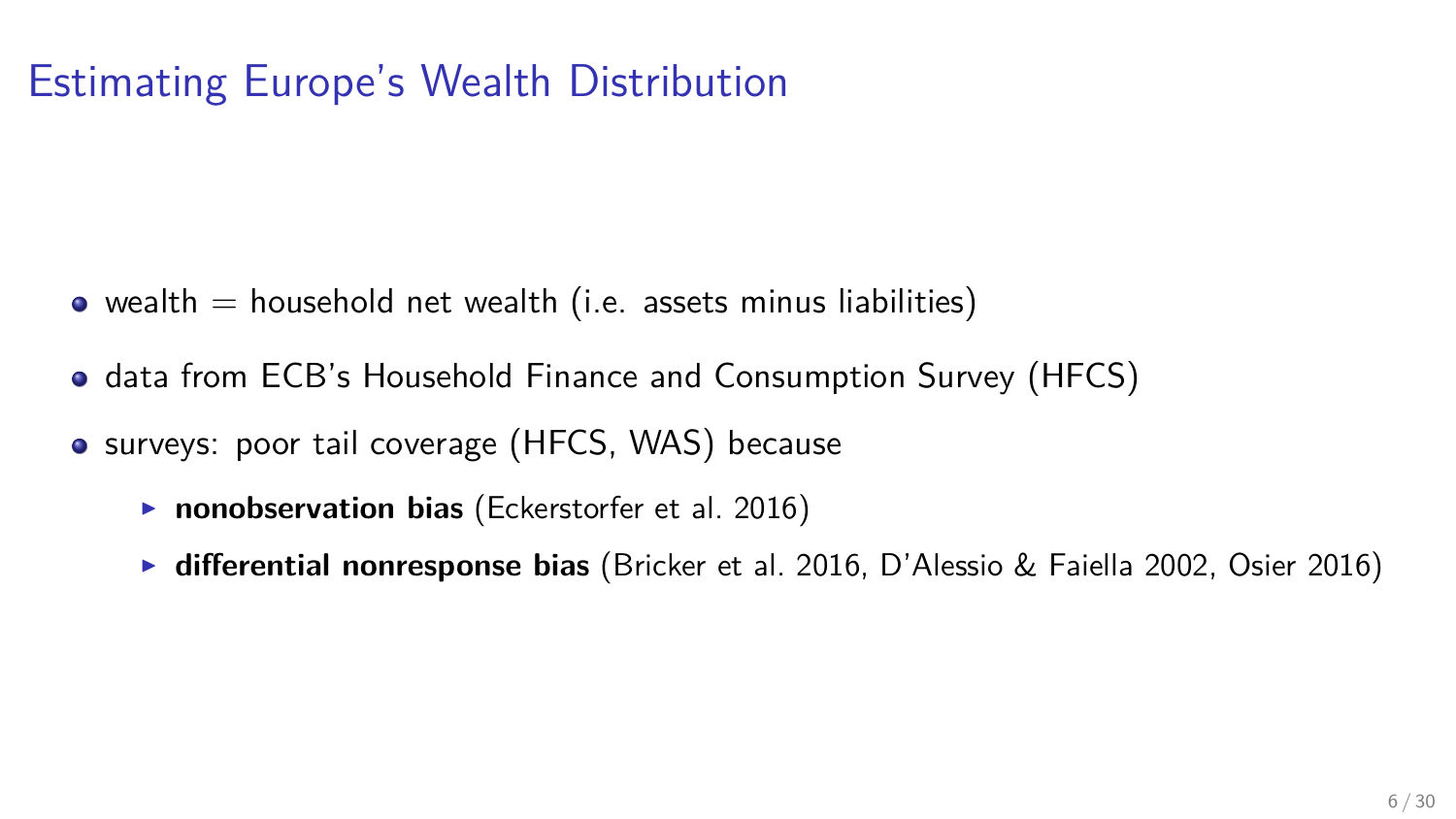## Fitting Pareto tails to wealth survey data I

household wealth survey data comes with challenges

- 1) tail coverage varies considerably across countries
	- a) Netherlands: richest observation net wealth of  $\in$ 8 million
	- b) Germany:  $\in$ 31 million
	- c) France:  $\in$ 181 million
- 2) the very richest households are missing
	- a) no billionaire observations
	- b) in many countries only single or low double digit millionaires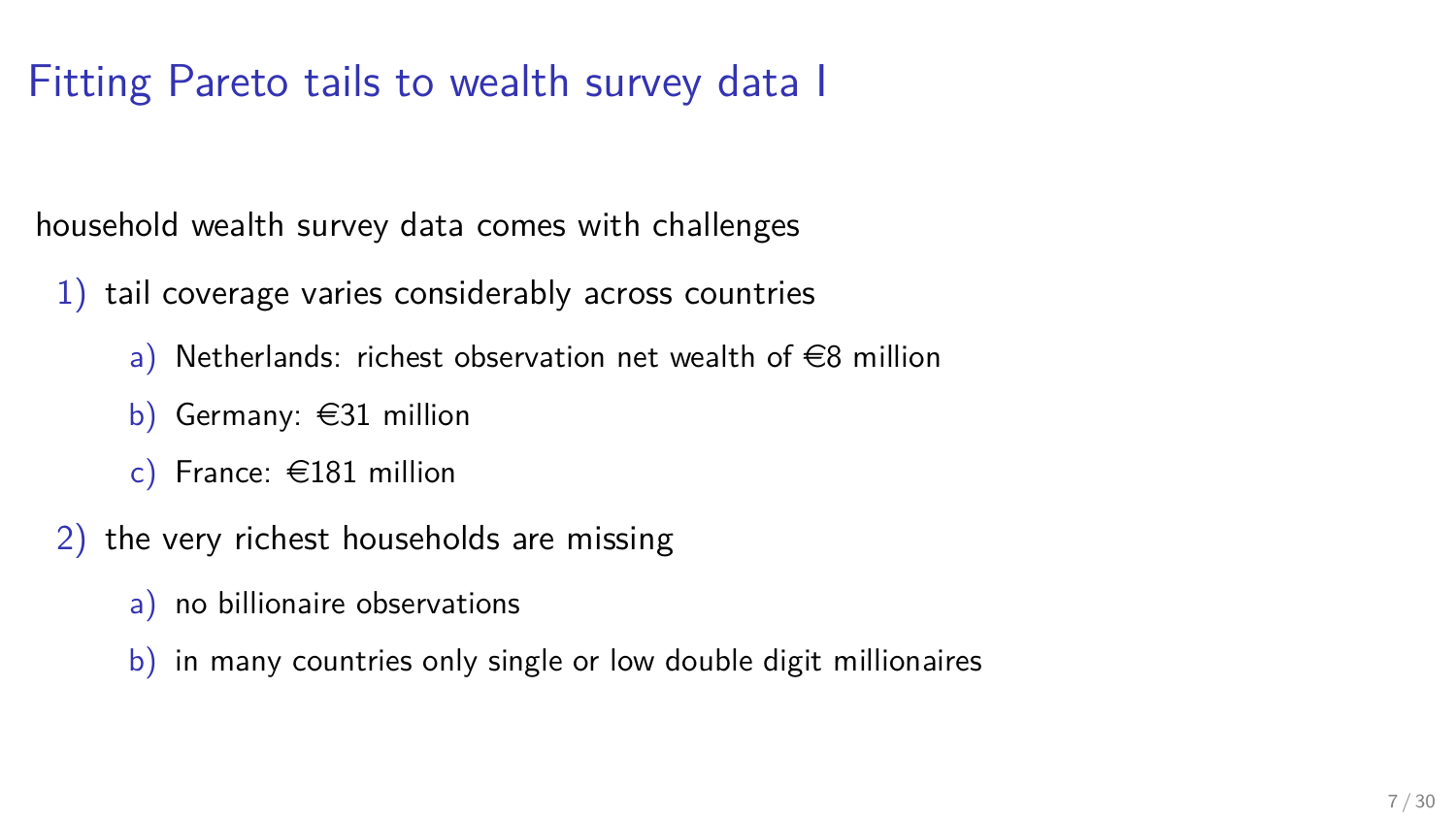## Fitting Pareto tails to wealth survey data II

We proceed in four steps:

- <sup>1</sup> Add observations from Forbes world's billionaire list and fit Pareto distribution [\(Vermeulen 2018\)](#page-26-1)
- <sup>2</sup> Step 1 is repeated for top 10 percentiles as cut-off and best fit based on Cramver-von-Mises goodness of fit test selected [\(Eckerstorfer et al. 2016,](#page-25-0) [Clauset et al.](#page-24-2) [2009\)](#page-24-2)
- **3** Combine survey data with households generated from estimated distribution
- <sup>4</sup> Correct those countries with no Forbes entries based on the following regression:

 $Top1_{Pareto}/Top1_{HFCS} = \beta_0 + \beta_1$ oversamp +  $\beta_2$ response +  $\epsilon$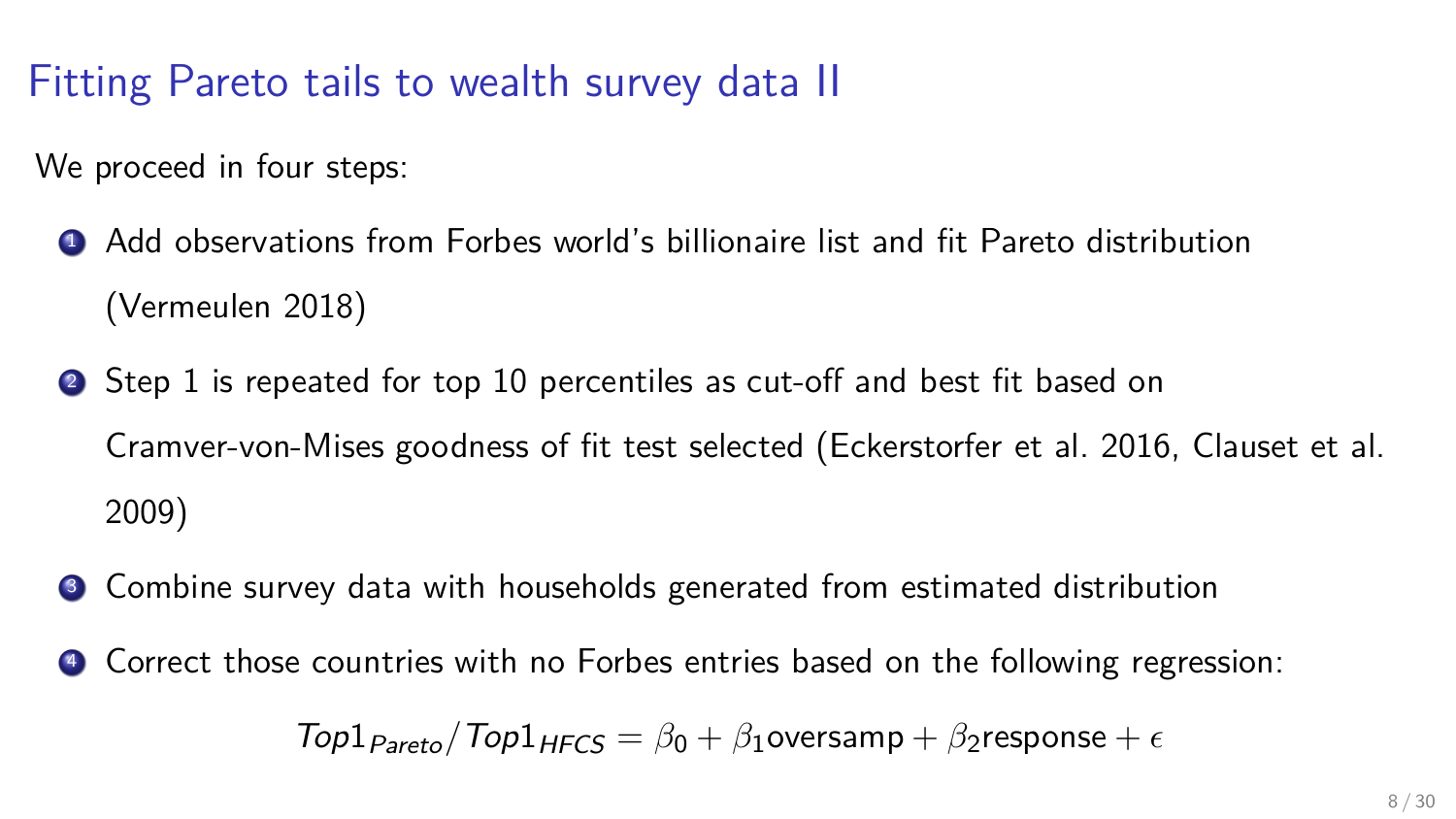#### A Pareto tail in income or wealth

amend sample by richest 100 observations from rich list

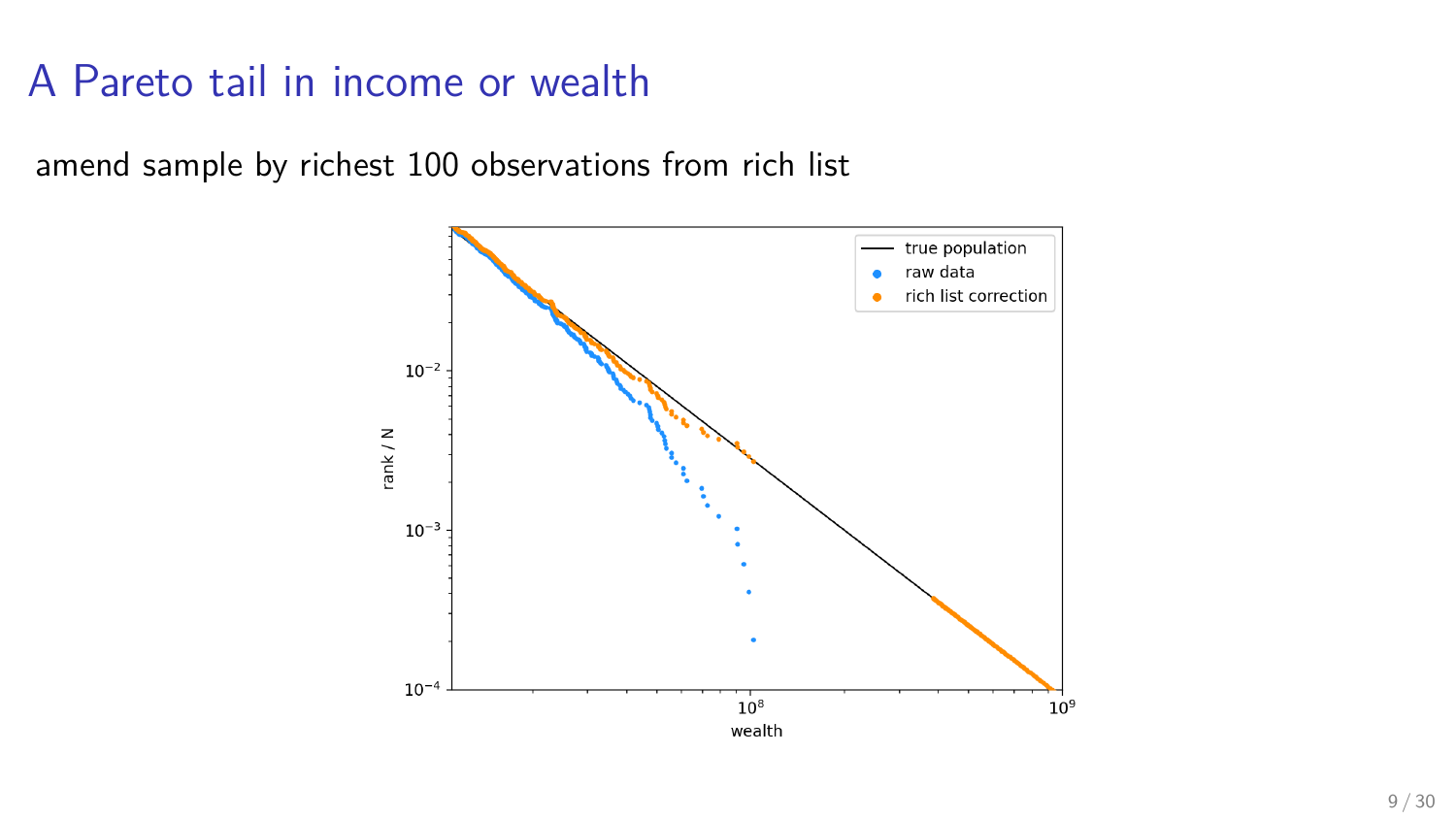# <span id="page-9-0"></span>[Europe's Wealth Distribution](#page-9-0)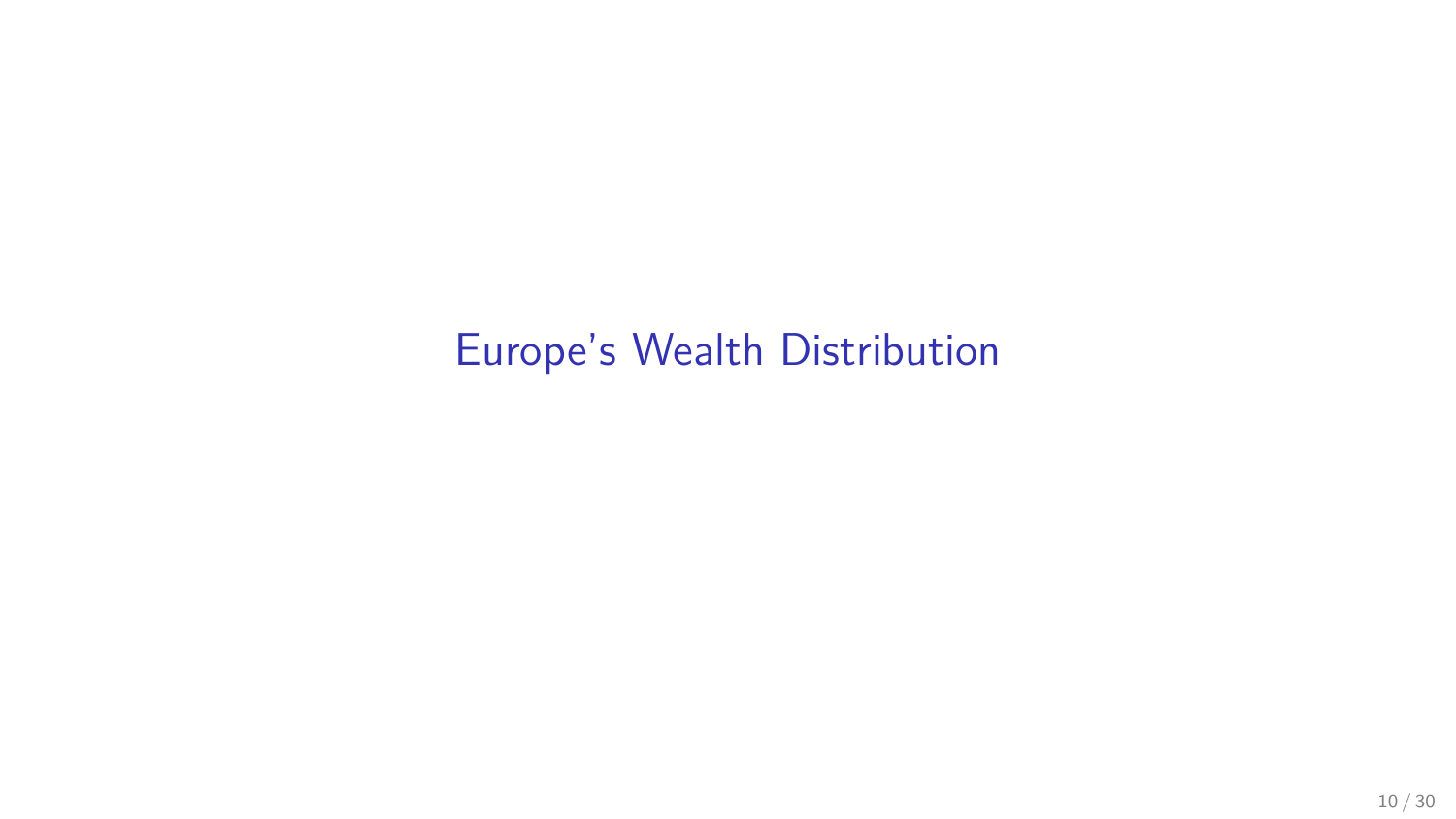#### Who is who?

- $\bullet$  Detailed distribution tabulations for all 22 countries in  $\bullet$  online Appendix
- For now let's focus on the EU22 distribution:
	- $\blacktriangleright$  The poorest 20% of the population:  $\leq$  €7,000
	- $\blacktriangleright$  The poorest 50% (median):  $\lt \epsilon$ 90,000
	- $\blacktriangleright$  The richest 10%: > €490,000
	- $\blacktriangleright$  The richest 3%: > €1,039,000
	- $\triangleright$  The richest  $1\%$ : > €2, 153, 000
- Keep in mind net wealth: house worth  $\epsilon$ 700,000 with mortgage of  $\epsilon$ 500,000 means net wealth of €200,000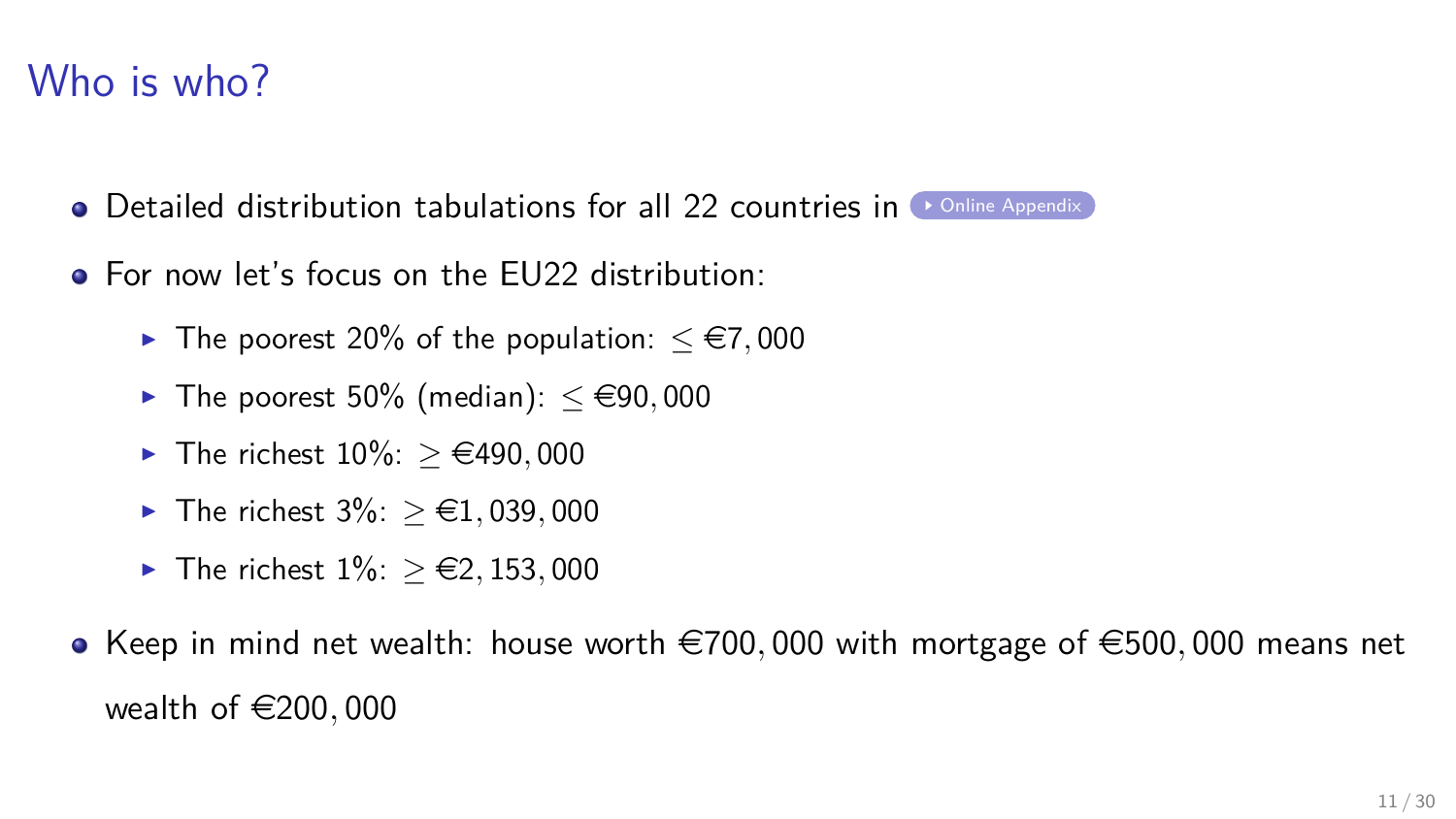# Who owns how much?

- $\bullet$  the richest 1% of households hold 32% of total wealth in the EU22
- **•** some individual countries:
	- $\blacktriangleright$  Italy: 27%
	- $\blacktriangleright$  Poland: 33%
	- Germany:  $38%$
- how does that compare?
	- $\blacktriangleright$  South Korea: 25% (2015)
	- $\blacktriangleright$  China: 30% (2015)
	- $\triangleright$  USA: 35% (2017)
	- **•** Russia:  $43\%$  (2015)
- Europe is much more unequal than we like to think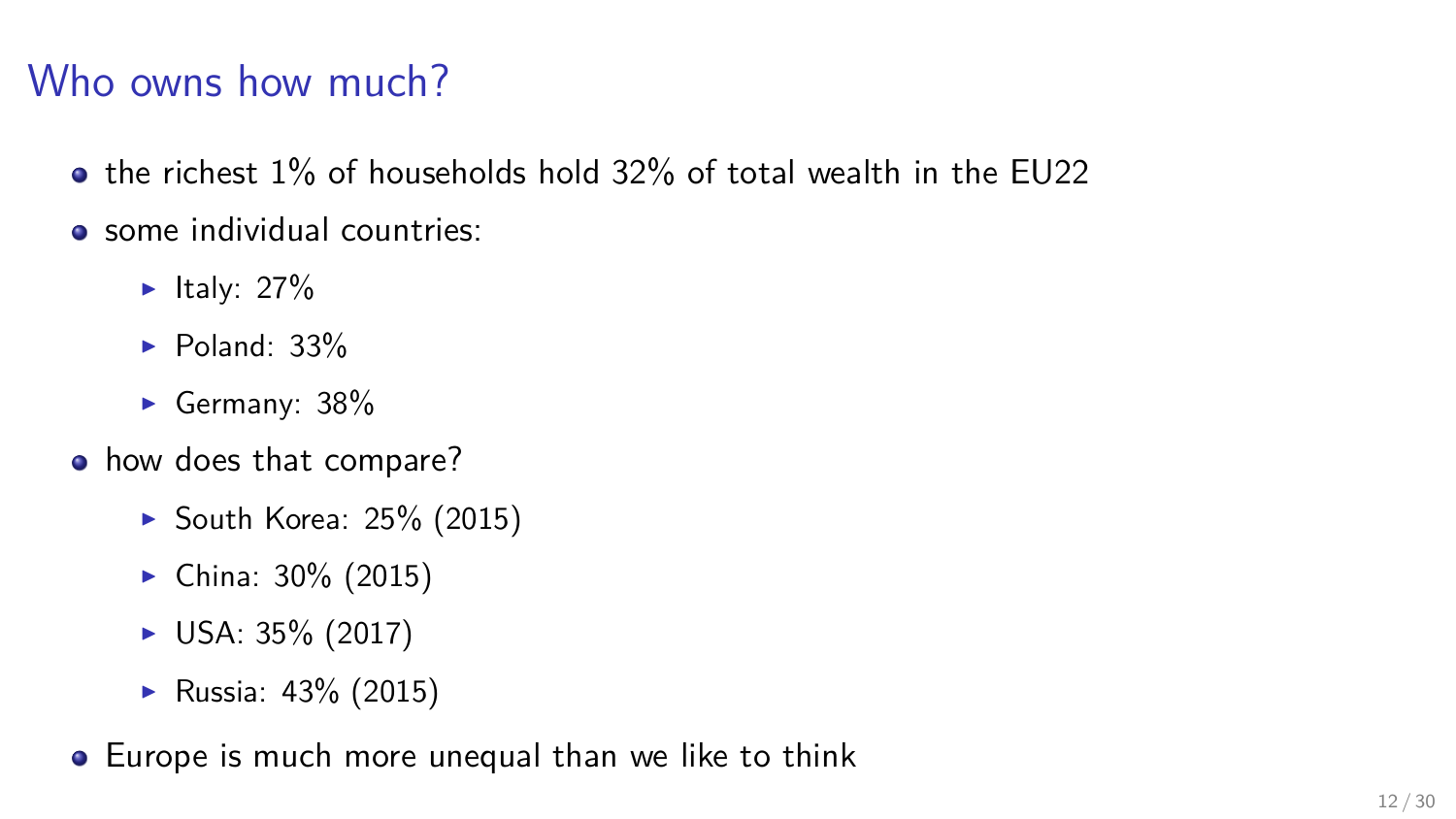#### Comparing our results to other data sources

|                                 | Raw      | Survey + |                                     |
|---------------------------------|----------|----------|-------------------------------------|
| German top wealth shares        | survey*  | Pareto*  | Schröder et al 2020*                |
| Top 1%                          | 18.6%    | 37.7%    | 35.3%                               |
| Top 5%                          | 40.8%    | 55.2%    | 54.9%                               |
| <b>Top 10%</b>                  | 55.4%    | 66.3%    | 67.3%                               |
|                                 | Raw      | Survey + |                                     |
| French top wealth shares        | survey*  | Pareto*  | Garbinti et al 2020*                |
| Top 1%                          | 17.1%    | 27.5%    | 23.4%                               |
| Top 5%                          | 35.5%    | 43.9%    | 43.1%                               |
| <b>Top 10%</b>                  | 49.2%    | 55.9%    | 55.3%                               |
|                                 | Raw      | Survey + |                                     |
|                                 | survey** | Pareto** | Krenek and Schratzenstaller 2018 ** |
| <b>Total wealth EU22</b>        | 35,713   | 43,629   | 49,599                              |
|                                 | Raw      | Survey + |                                     |
|                                 | survey   | Pareto   | <b>National rich lists</b>          |
| <b>Billionaires in the EU22</b> | 0        | 461      | 431                                 |

\*% of total wealth holdings, \*\* Ebn. Source: raw survey estimates are from the HFCS's third wave and the survey + pareto results are based on the authors' calculations (eg. Table 2).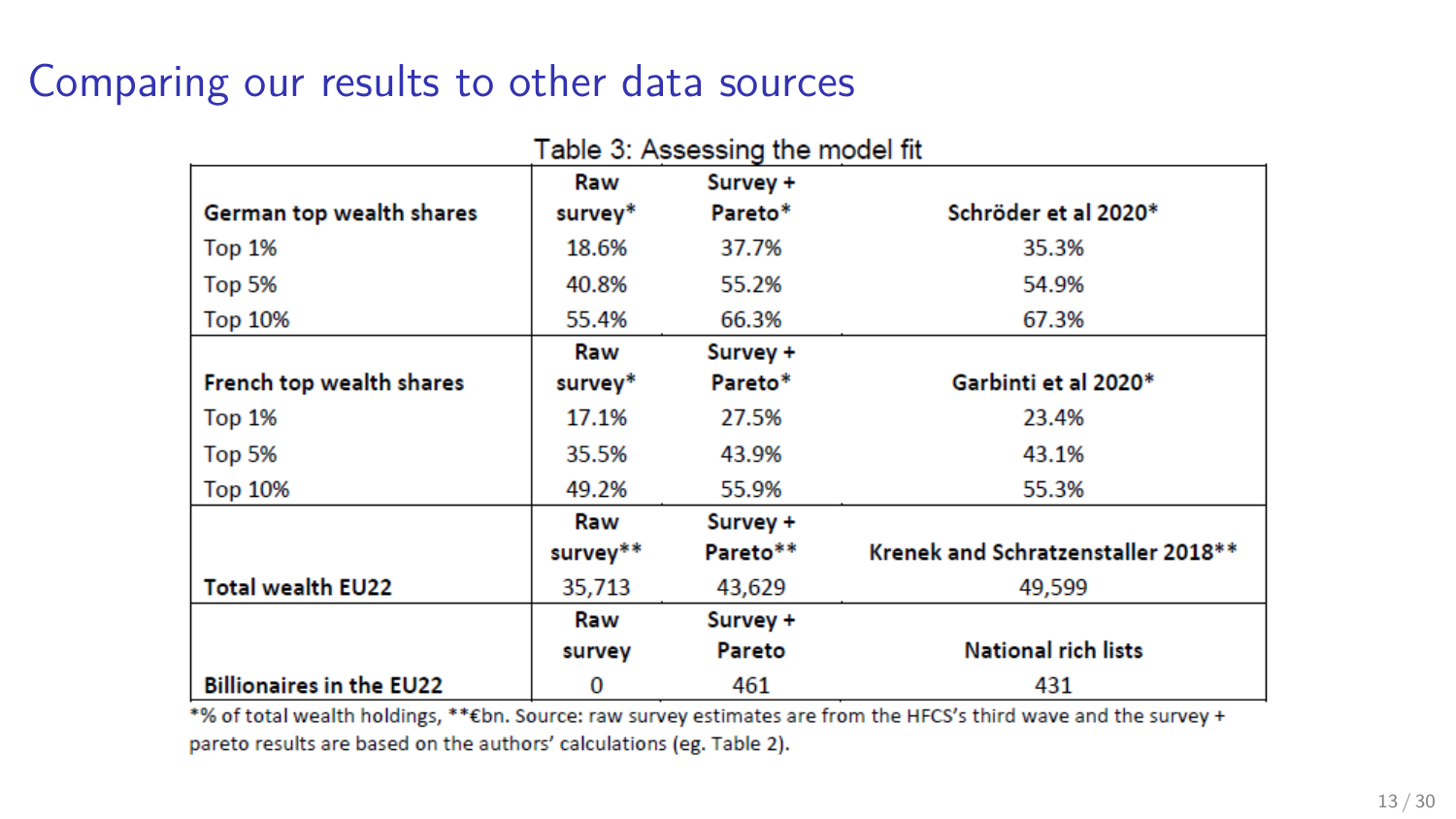# <span id="page-13-0"></span>[A European Wealth Tax](#page-13-0)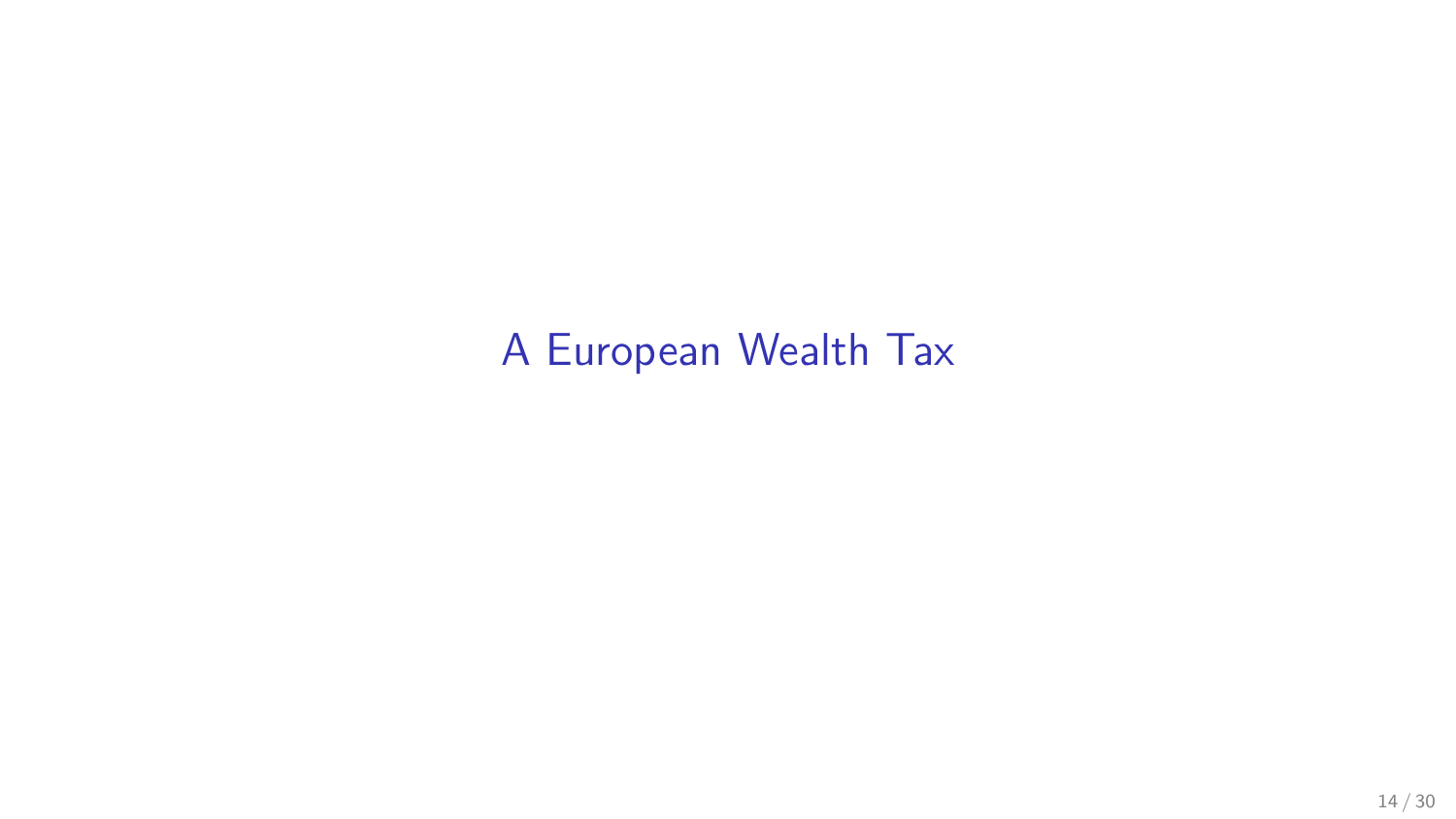|                       | model l         |  |
|-----------------------|-----------------|--|
| approach              | flat tax        |  |
| threshold             | $\in$ 1 million |  |
| tax brackets          |                 |  |
| $\in$ 1 million       | 2%              |  |
| $\epsilon$ 2 million  | 2%              |  |
| $\epsilon$ 5 million  | 2%              |  |
| $\in$ 10 million      | 2%              |  |
| $\epsilon$ 50 million | 2%              |  |
| €100 million          | 2%              |  |
| €500 million          | 2%              |  |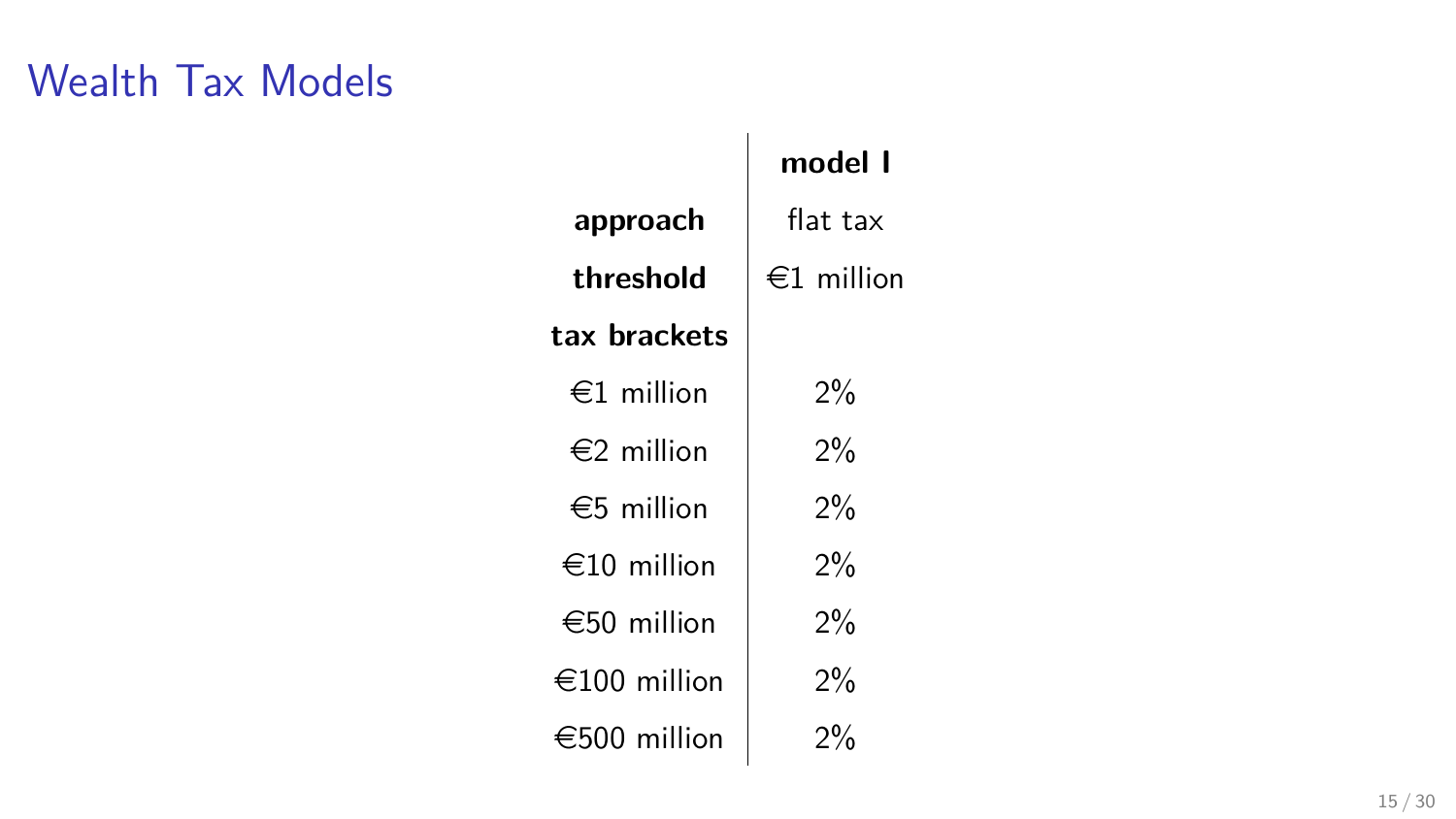|                       | model 1              | model II           |
|-----------------------|----------------------|--------------------|
| approach              | flat tax             | mildly progressive |
| threshold             | $\epsilon$ 1 million | $\in$ 1 million    |
| tax brackets          |                      |                    |
| $\epsilon$ 1 million  | $2\%$                | $1\%$              |
| $\epsilon$ 2 million  | $2\%$                | $2\%$              |
| $\epsilon$ 5 million  | $2\%$                | $3\%$              |
| $\epsilon$ 10 million | $2\%$                | $3\%$              |
| $\epsilon$ 50 million | $2\%$                | $3\%$              |
| €100 million          | 2%                   | 3%                 |
| €500 million          | 2%                   | 3%                 |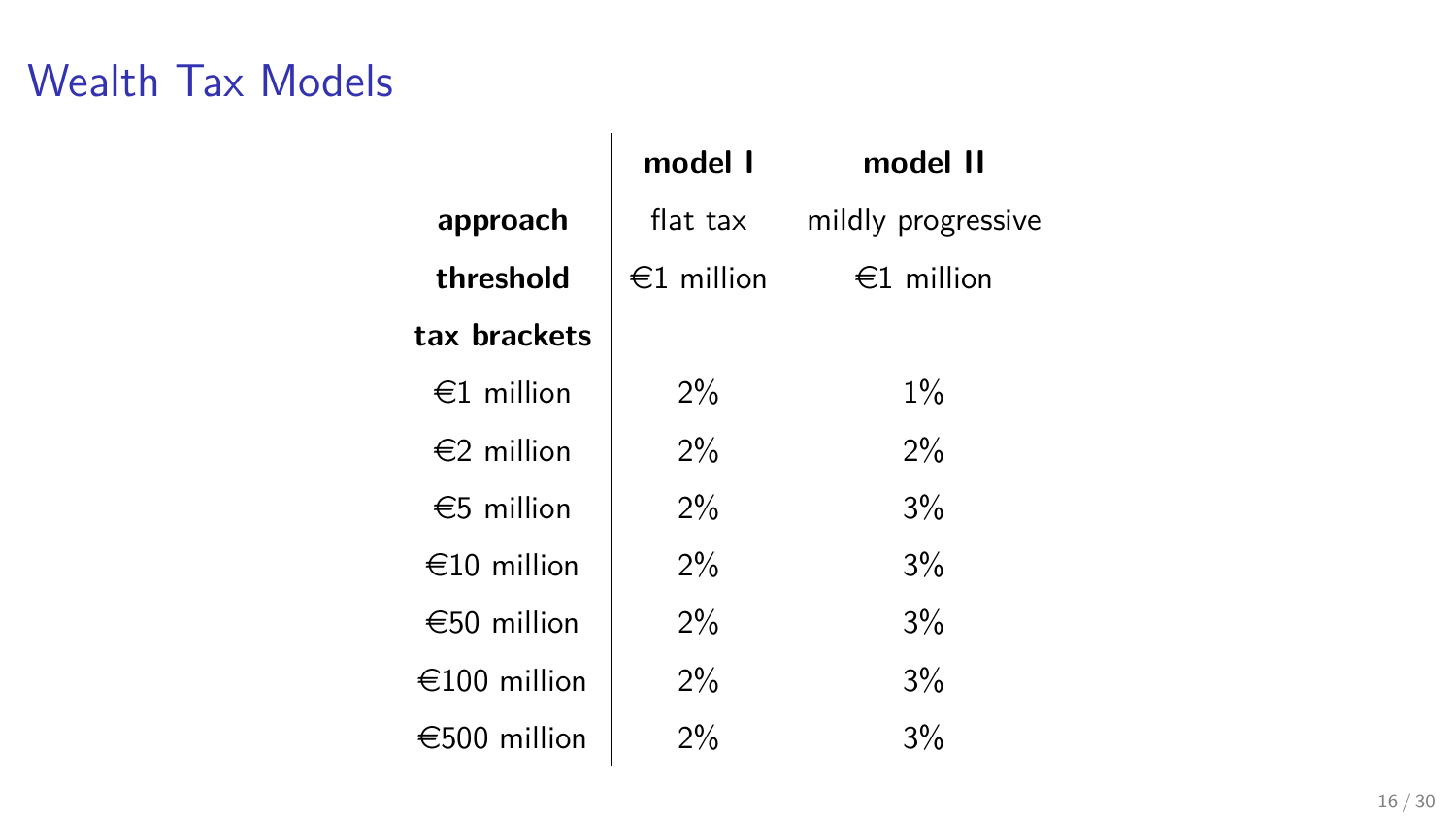|                      | model I         | model II             | model III                               |
|----------------------|-----------------|----------------------|-----------------------------------------|
| approach             | flat tax        |                      | mildly progressive strongly progressive |
| threshold            | $\in$ 1 million | $\epsilon$ 1 million | $\epsilon$ 2 million                    |
| tax brackets         |                 |                      |                                         |
| $\in$ 1 million      | $2\%$           | $1\%$                |                                         |
| $\epsilon$ 2 million | $2\%$           | $2\%$                | $2\%$                                   |
| $\epsilon$ 5 million | $2\%$           | 3%                   | 3%                                      |
| $\in$ 10 million     | $2\%$           | 3%                   | 5%                                      |
| €50 million          | $2\%$           | $3\%$                | $7\%$                                   |
| €100 million         | $2\%$           | 3%                   | 8%                                      |
| €500 million         | $2\%$           | 3%                   | 10%                                     |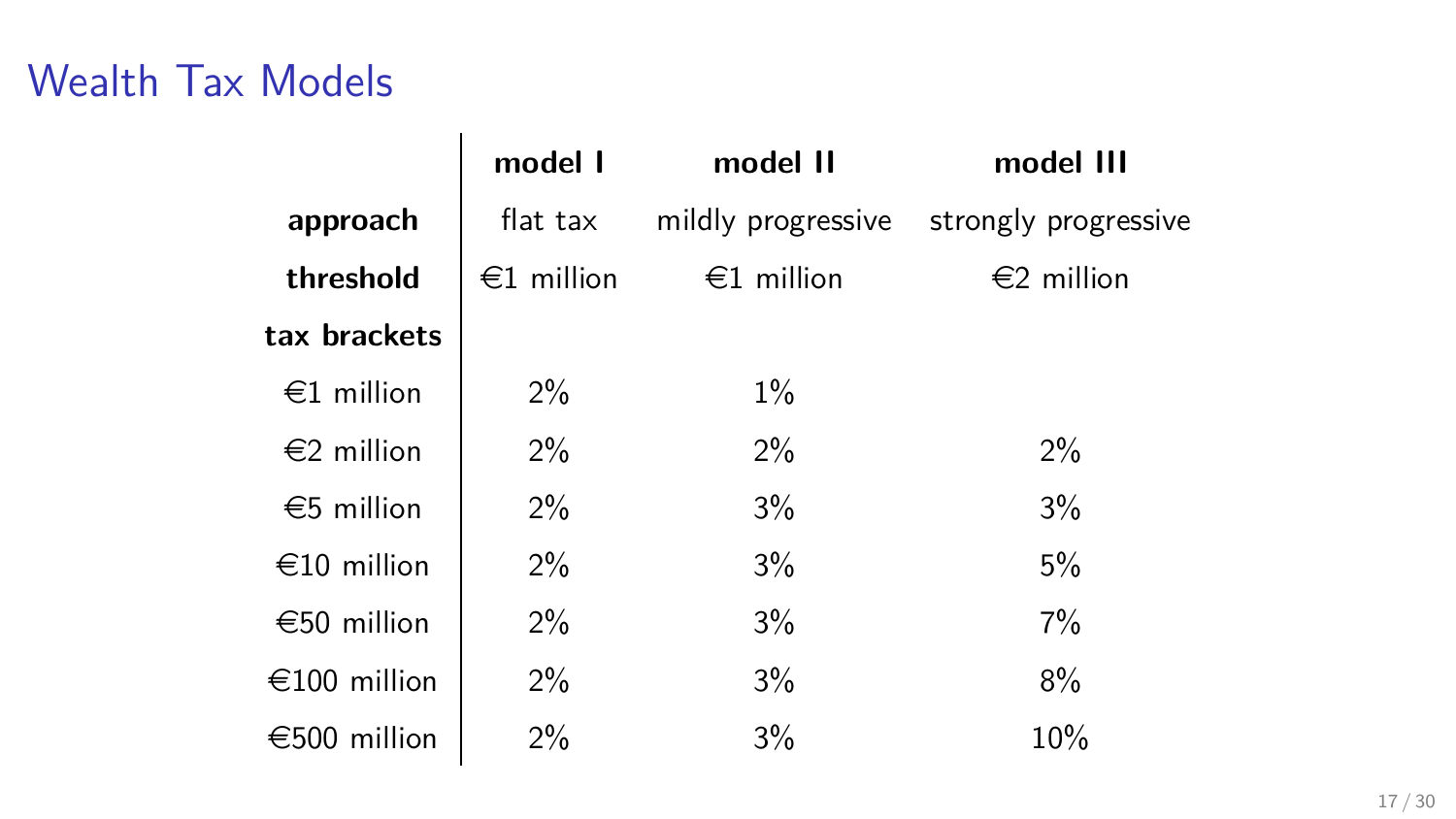|                      | model I              | model II             | model III                         | model IV                  |       |       |
|----------------------|----------------------|----------------------|-----------------------------------|---------------------------|-------|-------|
| approach             | flat tax             | mildly progressive   | strongly progressive              | wealth cap                |       |       |
| threshold            | $\epsilon$ 1 million | $\epsilon$ 1 million | €2 million<br>0.5 times av wealth |                           |       |       |
|                      |                      |                      |                                   | (€130,000)                |       |       |
| tax brackets         |                      |                      |                                   | tax brackets              |       |       |
| $\epsilon$ 1 million | $2\%$                | $1\%$                |                                   | $\varnothing \times 0.5$  | 0.1%  |       |
| $\epsilon$ 2 million | $2\%$                | $2\%$                | $2\%$                             | $\emptyset \times 2$      | $1\%$ |       |
| €5 million           | $2\%$                | 3%                   | 3%                                | $\emptyset \times 5$      | 2%    |       |
| €10 million          | 2%                   | 3%                   | 5%                                | $\emptyset \times 10$     | 5%    |       |
| €50 million          | $2\%$                | 3%                   | 7%                                | $\varnothing \times 10^2$ | 10%   |       |
| €100 million         | $2\%$                | 3%                   | 8%                                | $\varnothing \times 10^3$ | 60%   |       |
| €500 million         | 2%                   | 3%                   | 10%                               | $\varnothing \times 10^4$ | 90%   | 18/30 |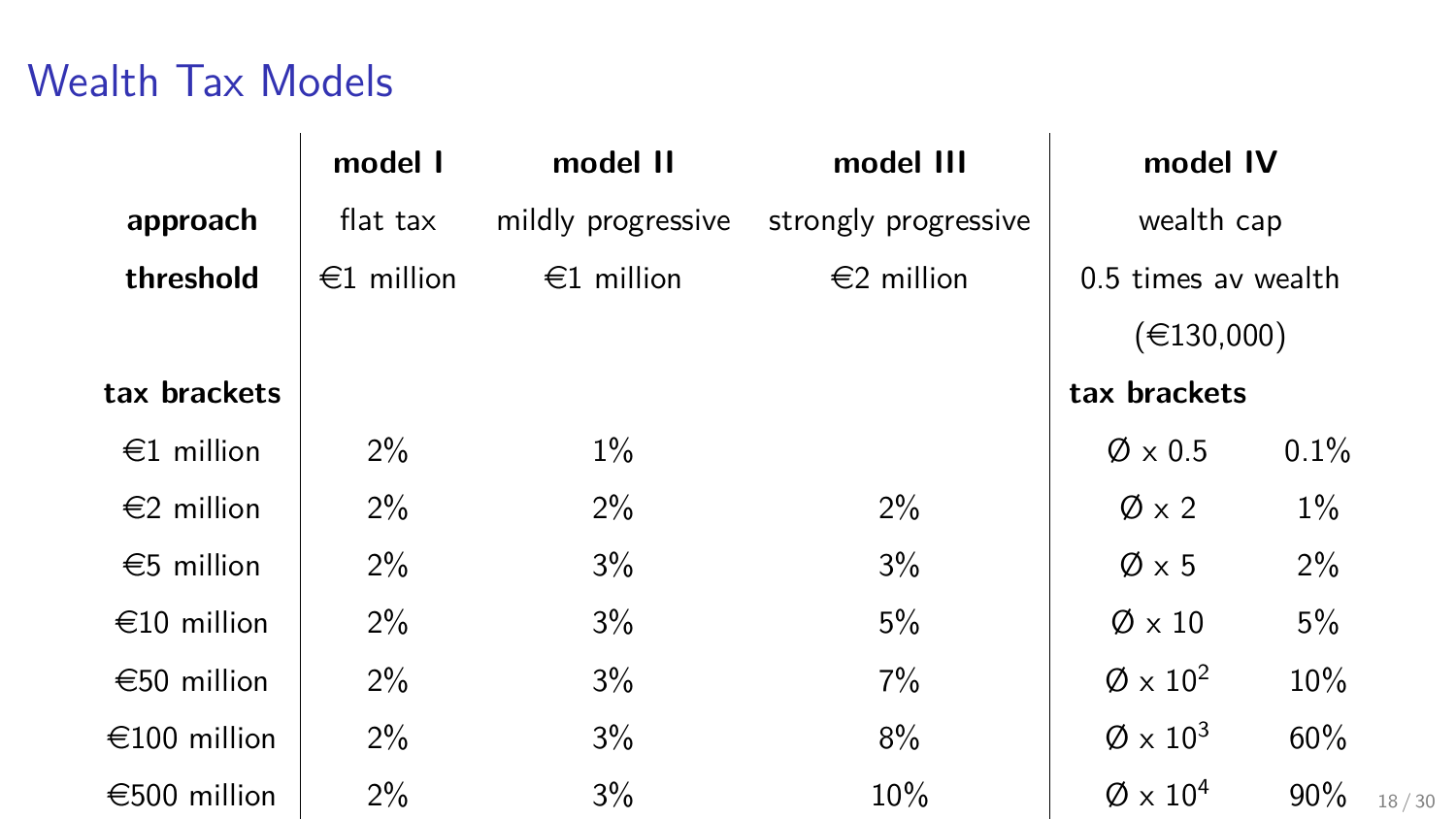#### Revenue estimation

|                                 |                | Survey data $+$ | Survey data $+$ |
|---------------------------------|----------------|-----------------|-----------------|
|                                 |                | Pareto tail     | Pareto tail $+$ |
|                                 |                |                 | evasion effects |
| model I: flat tax               | $\in$ bn.      | 271             | 192             |
|                                 | $%$ GDP        | 2.3%            | 1.6%            |
| model II: mildly progressive    | $\epsilon$ bn. | 316             | 224             |
|                                 | $%$ GDP        | 2.7%            | $1.9\%$         |
| model III: strongly progressive | $\in$ bn.      | 505             | 357             |
|                                 | $%$ GDP        | 4.3%            | $3.0\%$         |
| model IV: wealth cap            | $\epsilon$ bn. | 1,837           | 1,281           |
|                                 | $%$ GDP        | 15.5%           | 10.8%           |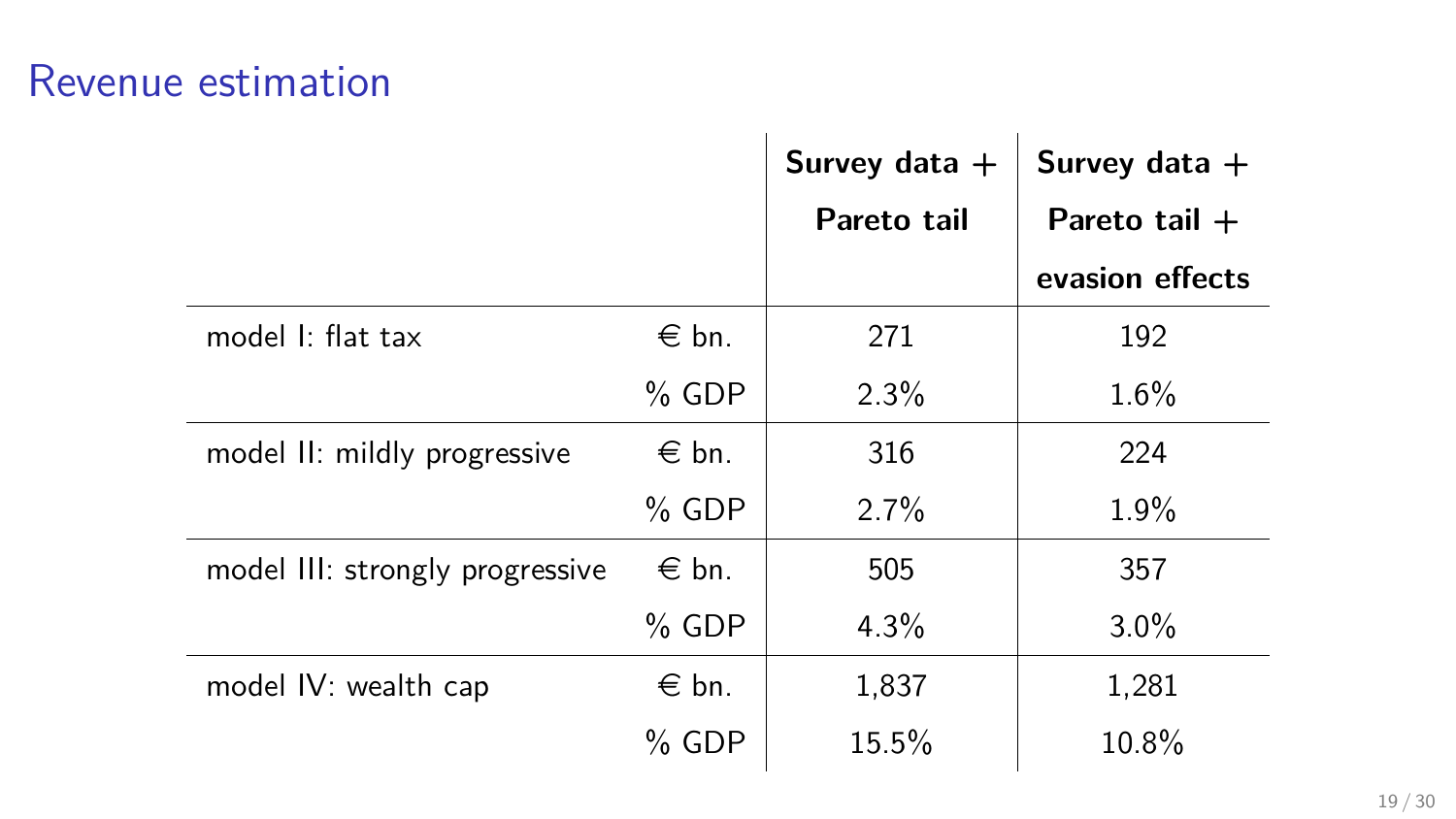# <span id="page-19-0"></span>[Funding a Green Deal](#page-19-0)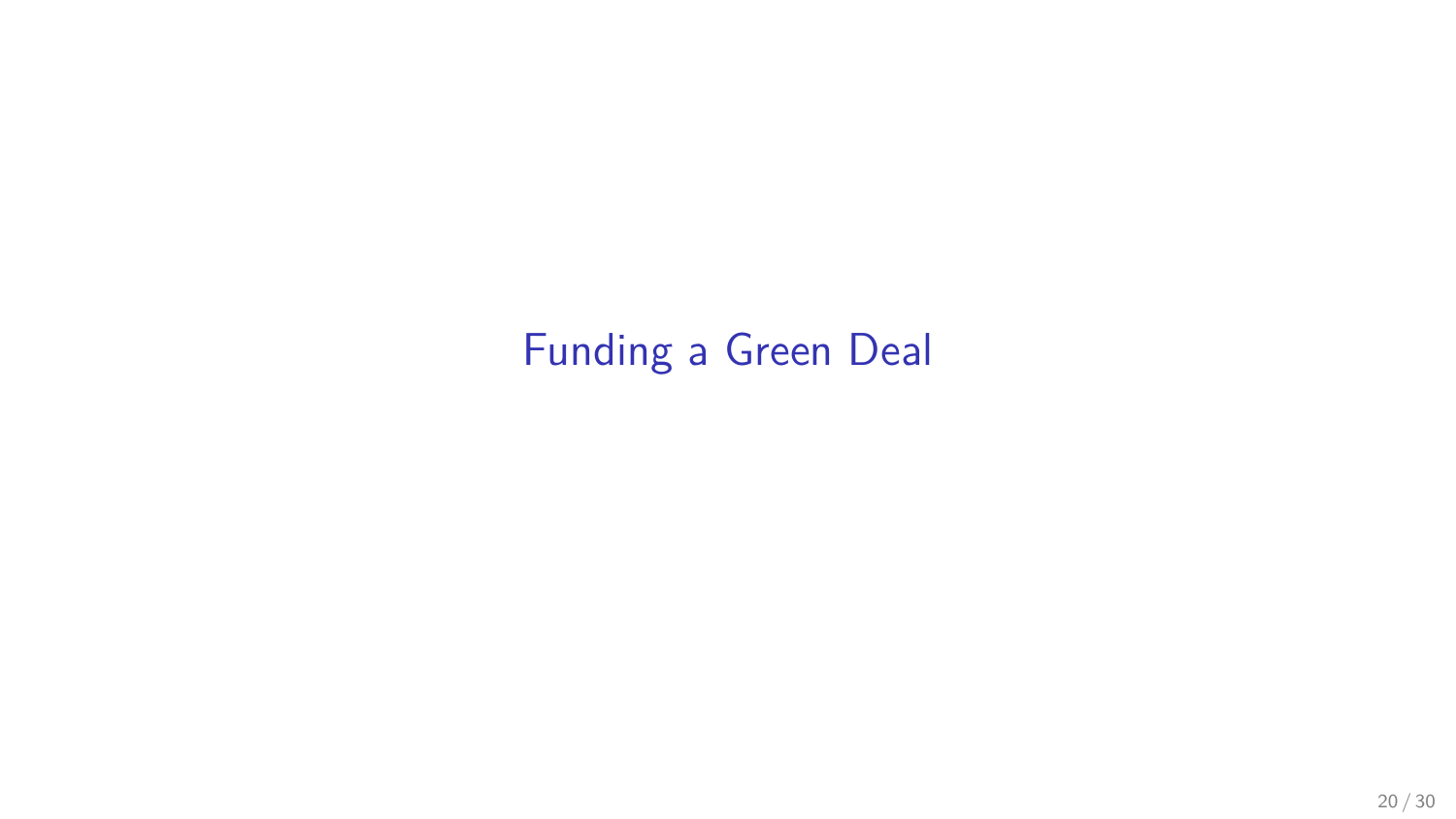#### Green Investment Requirements

- European Commission estimates additional investment of 350 billion Euro annually necessary to tackle climate change [\(EC 2021\)](#page-25-1)
- Commission's assessment most likely a grave underestimation
- Making Europe's buildings energy efficient requires threefold increase of current renovation efforts, additional 490 billion Euro [\(EC 2019\)](#page-25-2)
- [Wildauer et al. \(2020\)](#page-26-2): across all sectors excluding transport 850 billion Euro needed annually (7.2% of GDP)
- wealth tax revenue model III (strongly progressive): 357 505 billion Euro (3% 4.3% of GDP)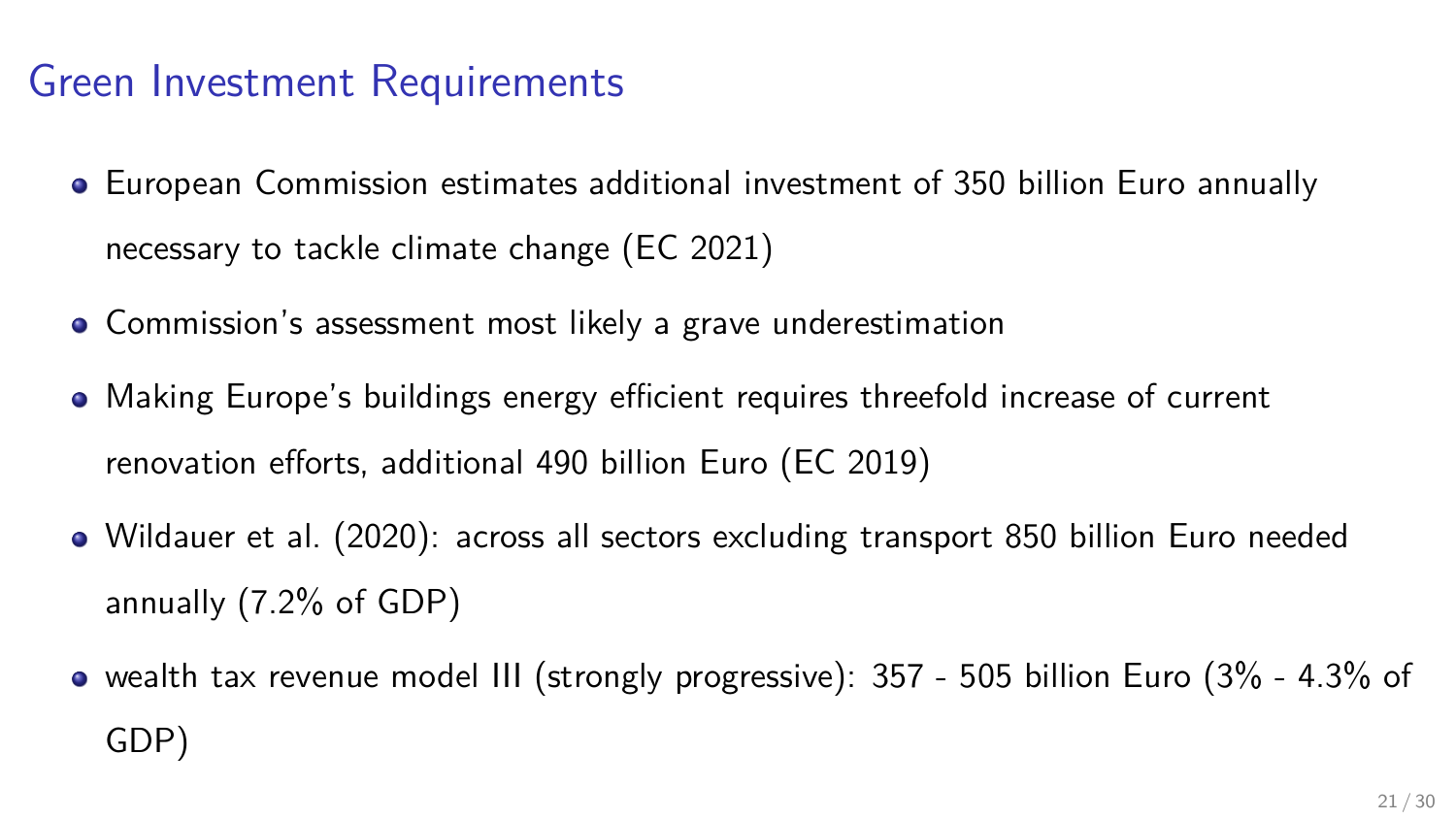## <span id="page-21-0"></span>**[Conclusion](#page-21-0)**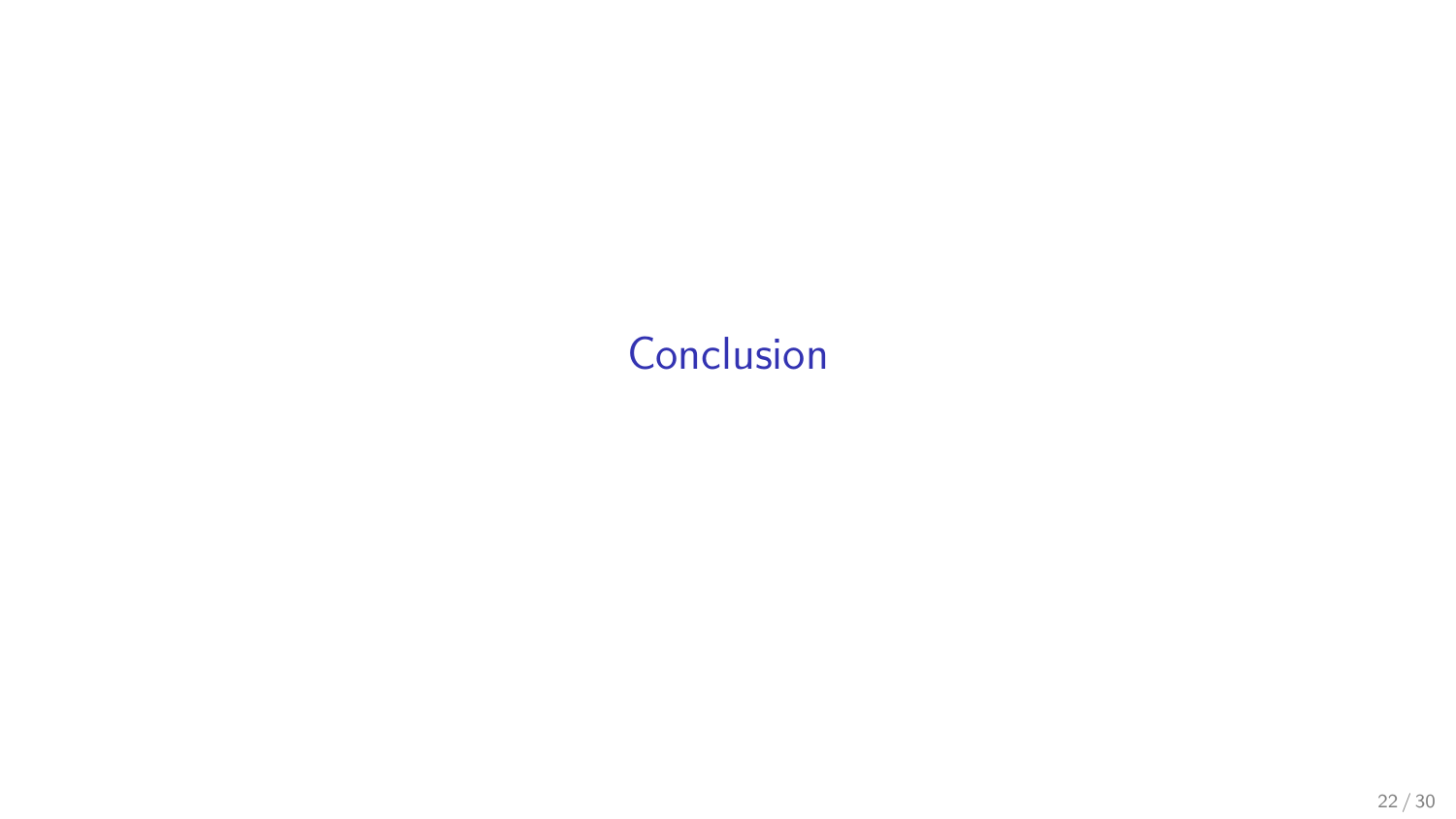

- $\bullet$  Wealth in Europe is highly concentrated at the top (top  $1\%$  share of  $32\%)$ )
- <sup>2</sup> Flip side of unequal distribution is high revenue potential of a wealth tax
- **3** 1.9% to 3% of GDP in annual revenues with mildly or strongly progressive designs
- <sup>4</sup> 10.8% with Piketty wealth cap design
- <sup>5</sup> Could be key to close green funding gap of 7.2% of GDP
- **•** It is also feasible given tax authorities are given the required tools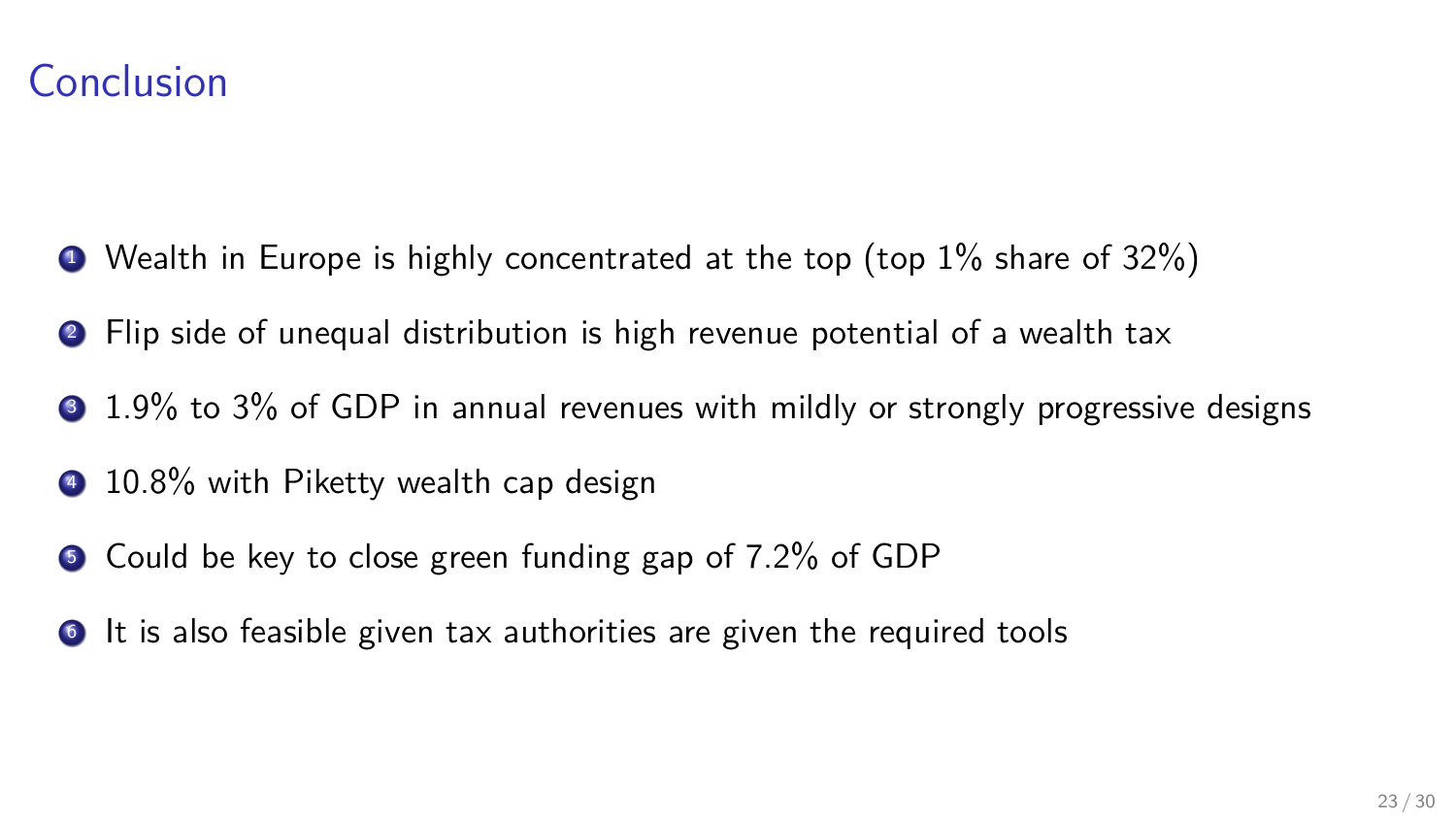Thank you!

r.wildauer@gre.ac.uk

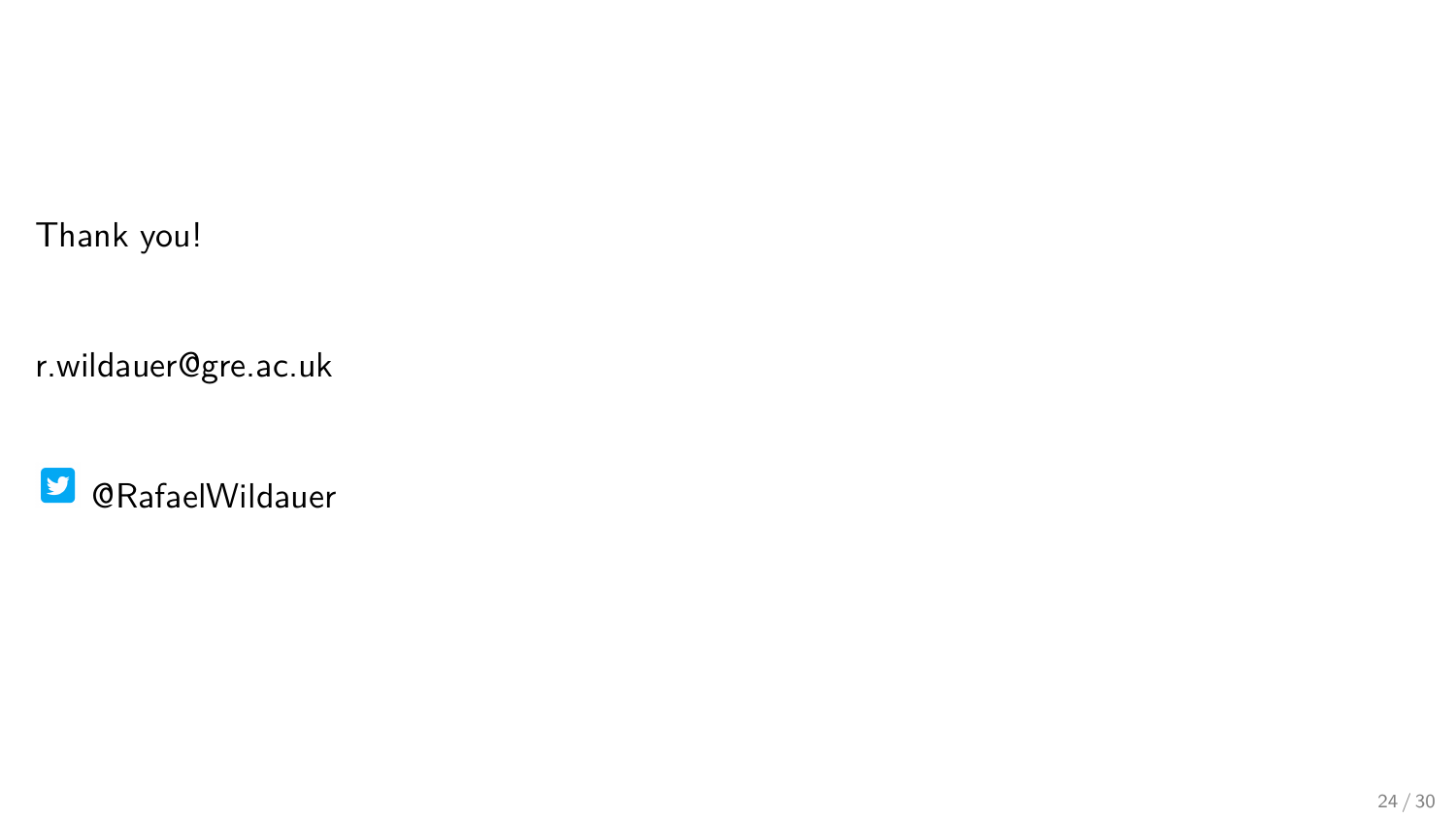#### References I

- <span id="page-24-0"></span>Bricker, J., Henriques, A., Krimmel, J. & Sabelhaus, J. (2016), 'Measuring income and wealth at the top using administrative and survey data', Brookings Papers on Economic Activity **2016**(1), 261–331.
- <span id="page-24-2"></span>Clauset, A., Shalizi, C. R. & Newman, M. E. J. (2009), 'Power-law distributions in empirical data', SIAM Review **51**(4), 661–703.
- <span id="page-24-1"></span>D'Alessio, G. & Faiella, I. (2002), 'Non-response behaviour in the bank of italy's survey of household income and wealth', Temi di discussione (Bank of Italy Economic working papers) **2002**(462).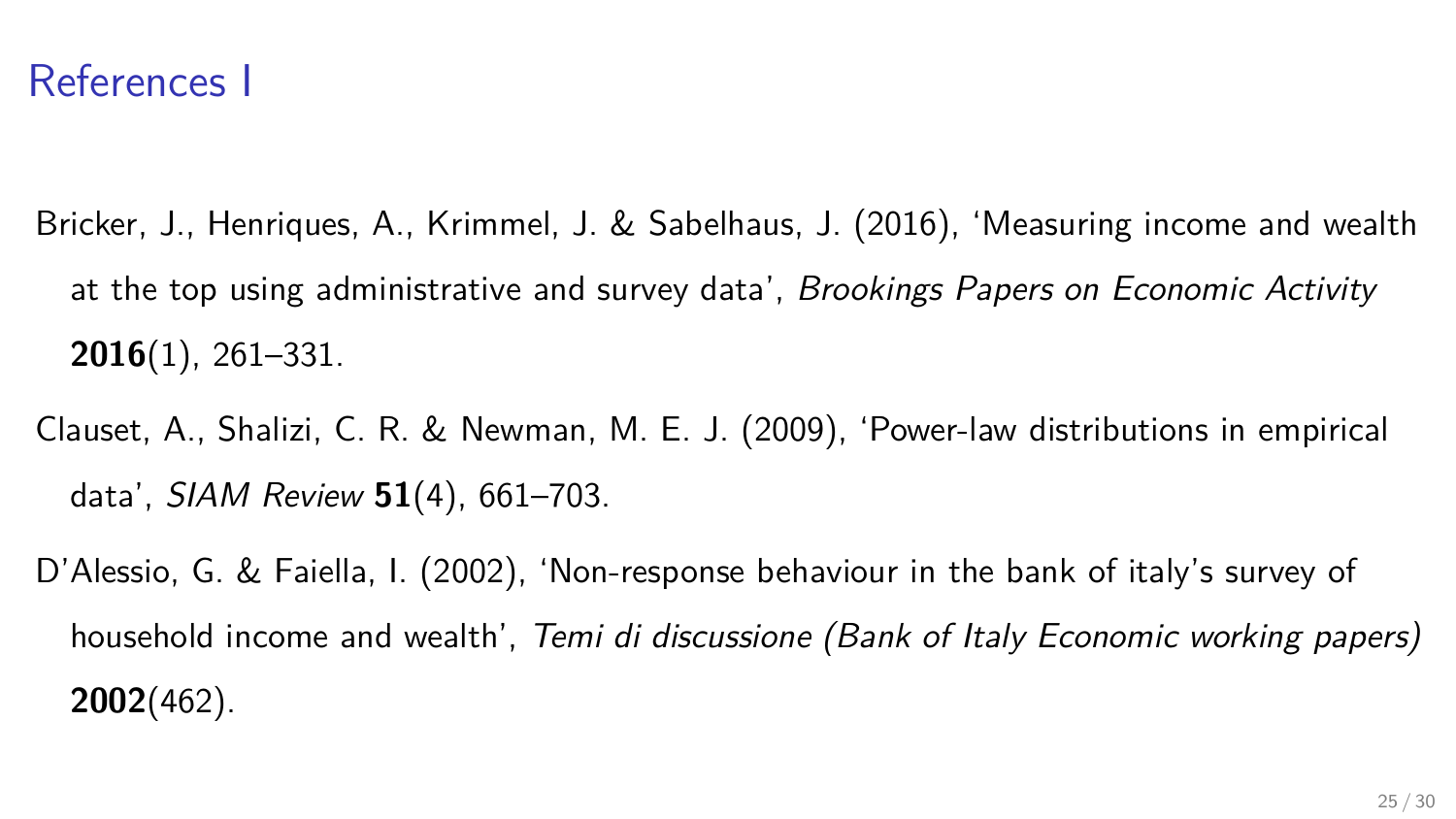#### References II

- <span id="page-25-2"></span>EC (2019), 'Comprehensive study of building energy renovation activities and the uptake of nearly zero-energy buildings in the eu', Office for Official Publications of the European Communities .
- <span id="page-25-1"></span>EC (2021), 'Strategy for financing the transition to a sustainable economy.', COM(2021) 390 final. .
- <span id="page-25-0"></span>Eckerstorfer, P., Halak, J., Kapeller, J., Schutz, B., Springholz, F. & Wildauer, R. (2016), ¨ 'Correcting for the missing rich: An application to wealth survey data', Review of Income and Wealth **62**(4), 605–627.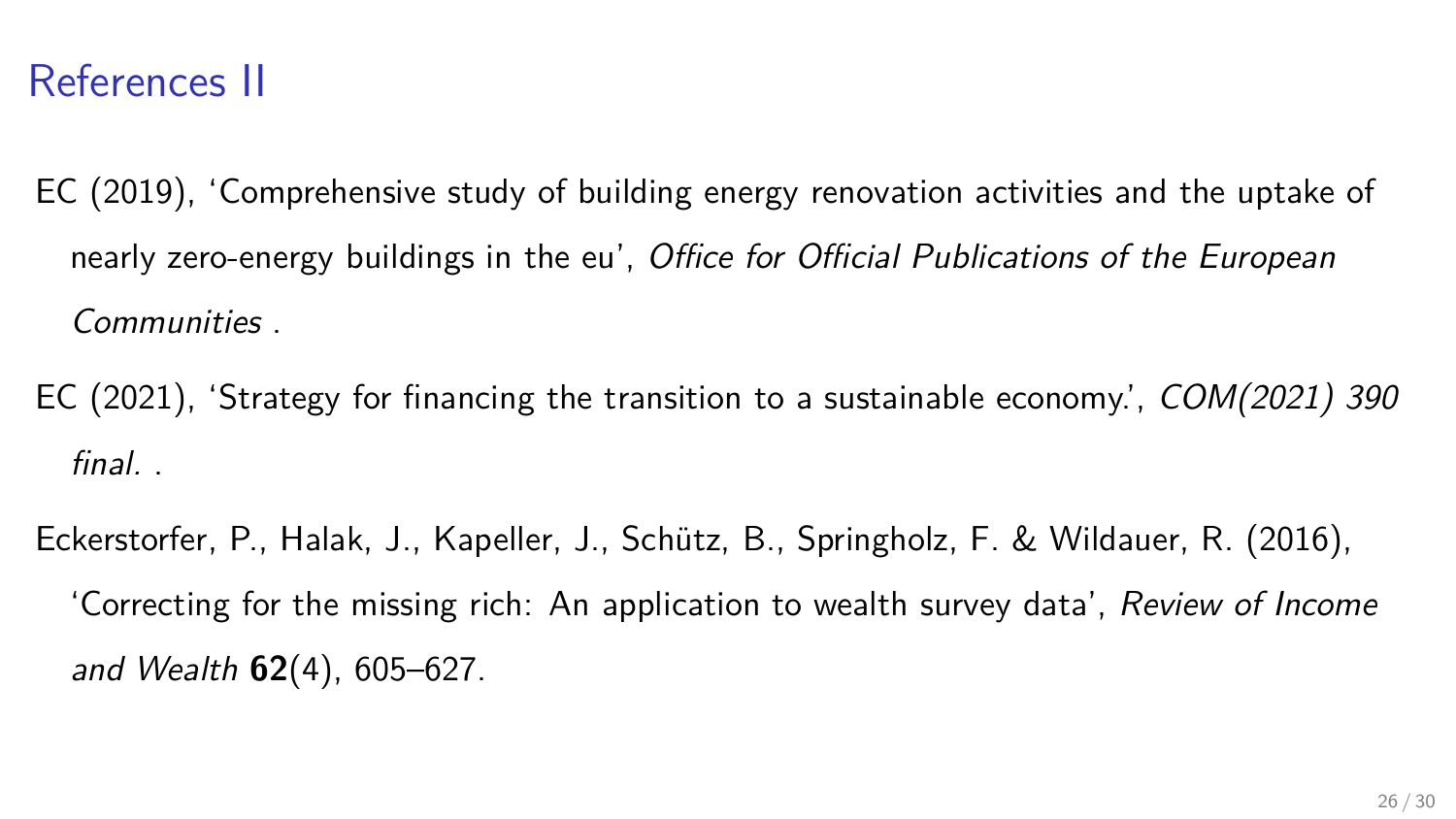#### References III

- <span id="page-26-0"></span>Osier, G. (2016), 'Unit non-response in household wealth surveys: Experience from the eurosystem's household finance and consumption survey', European Central Bank Statistics Paper Series **2016**(15).
- <span id="page-26-1"></span>Vermeulen, P. (2018), 'How fat is the top tail of the wealth distribution?', Review of Income and Wealth **64**(2), 357–387.
- <span id="page-26-2"></span>Wildauer, R., Leitch, S. & Kapeller, J. (2020), 'How to boost the european green deal's scale and ambition', Greenwich Papers in Political Economy (76).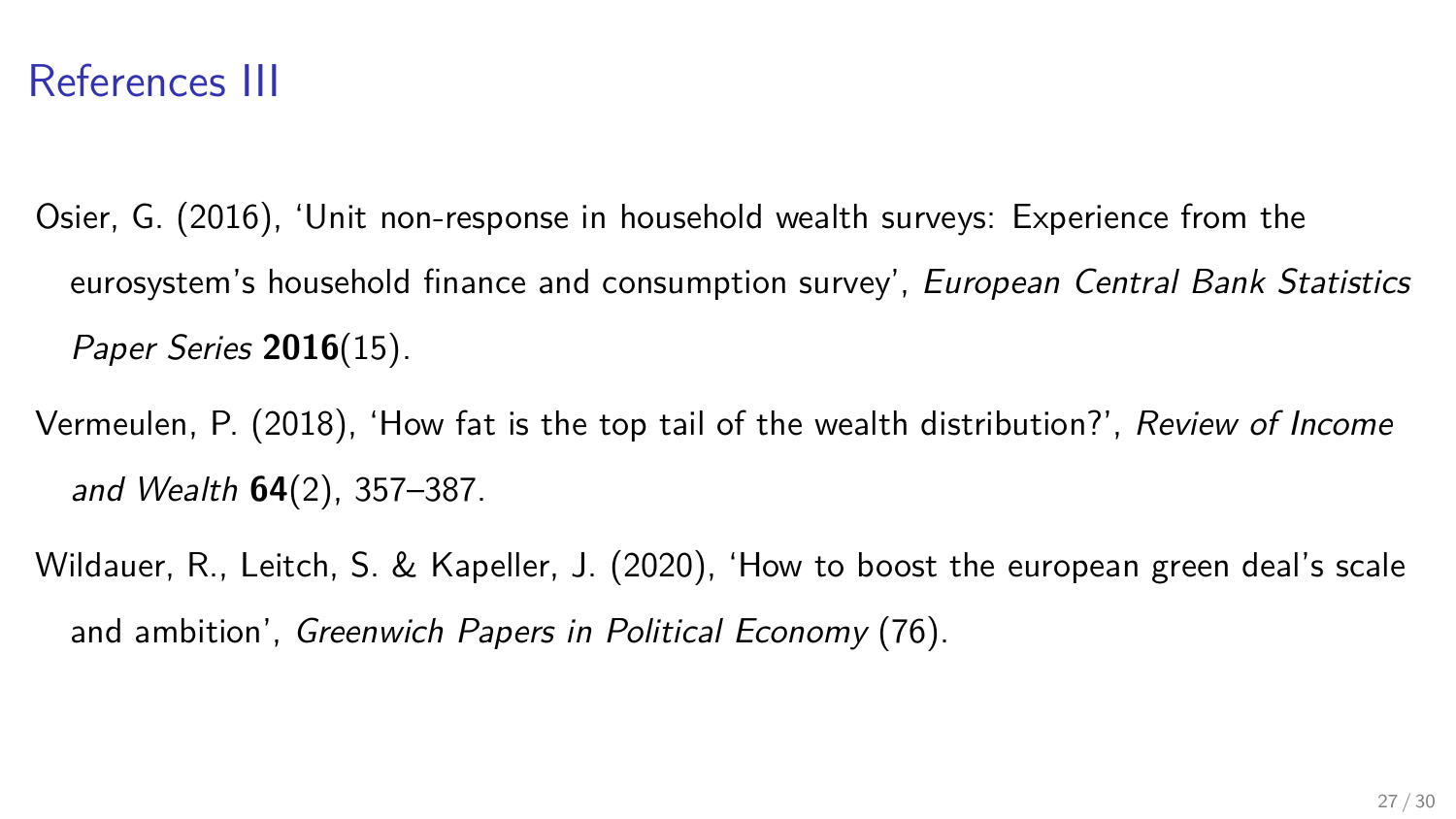# <span id="page-27-0"></span>[Appendix](#page-27-0)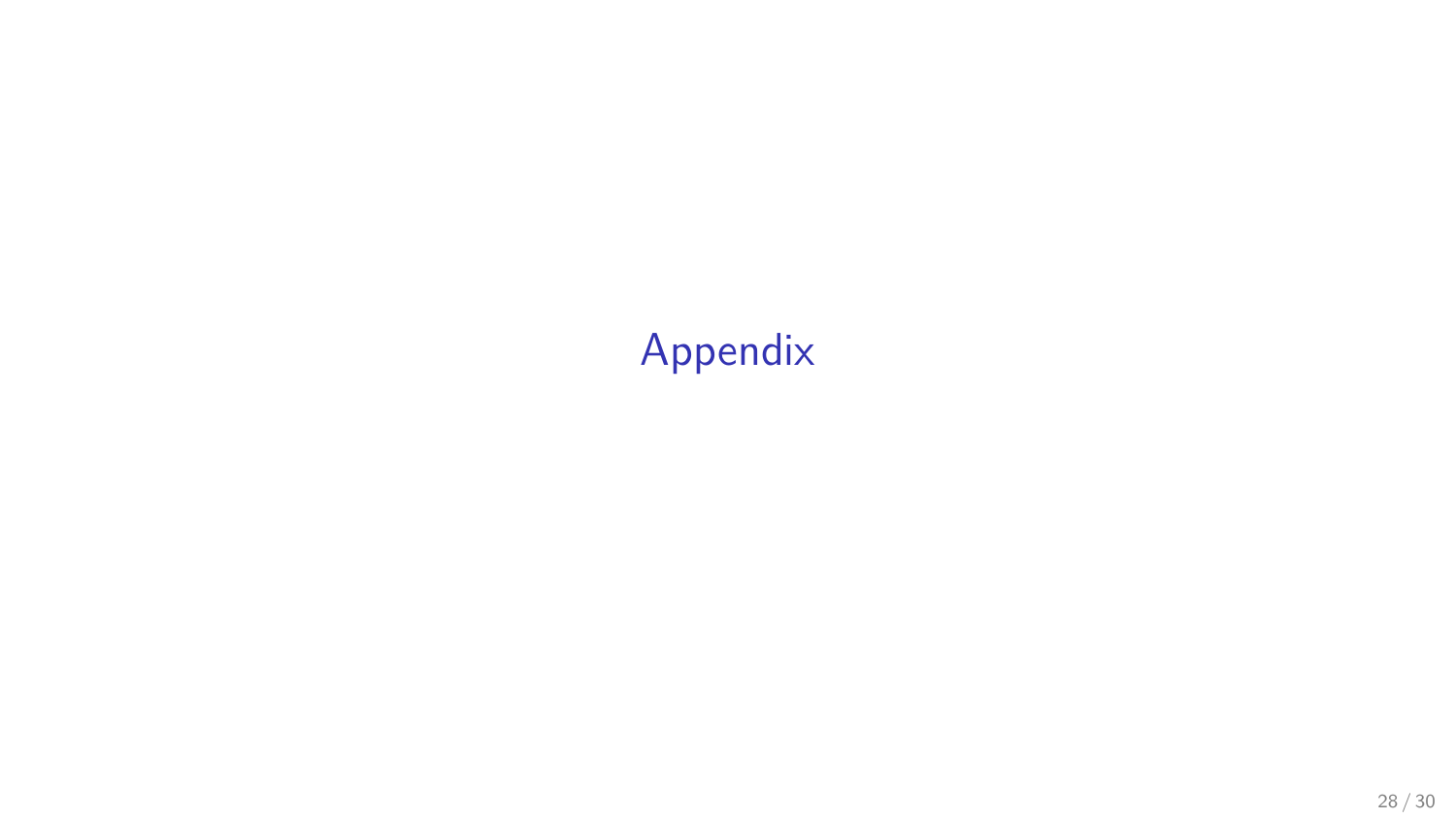#### Accounting for tax evasion

- Based on the literature we assume the following proportion of the tax base is lost due to evasion:
- $\bullet$  real estate 20%, financial wealth 24%, directly held companies 13% and other assets 100%
- $\bullet$  in addition we model strong evasion as: real estate 20%, financial wealth 48%, directly held companies 26% and other assets 100%